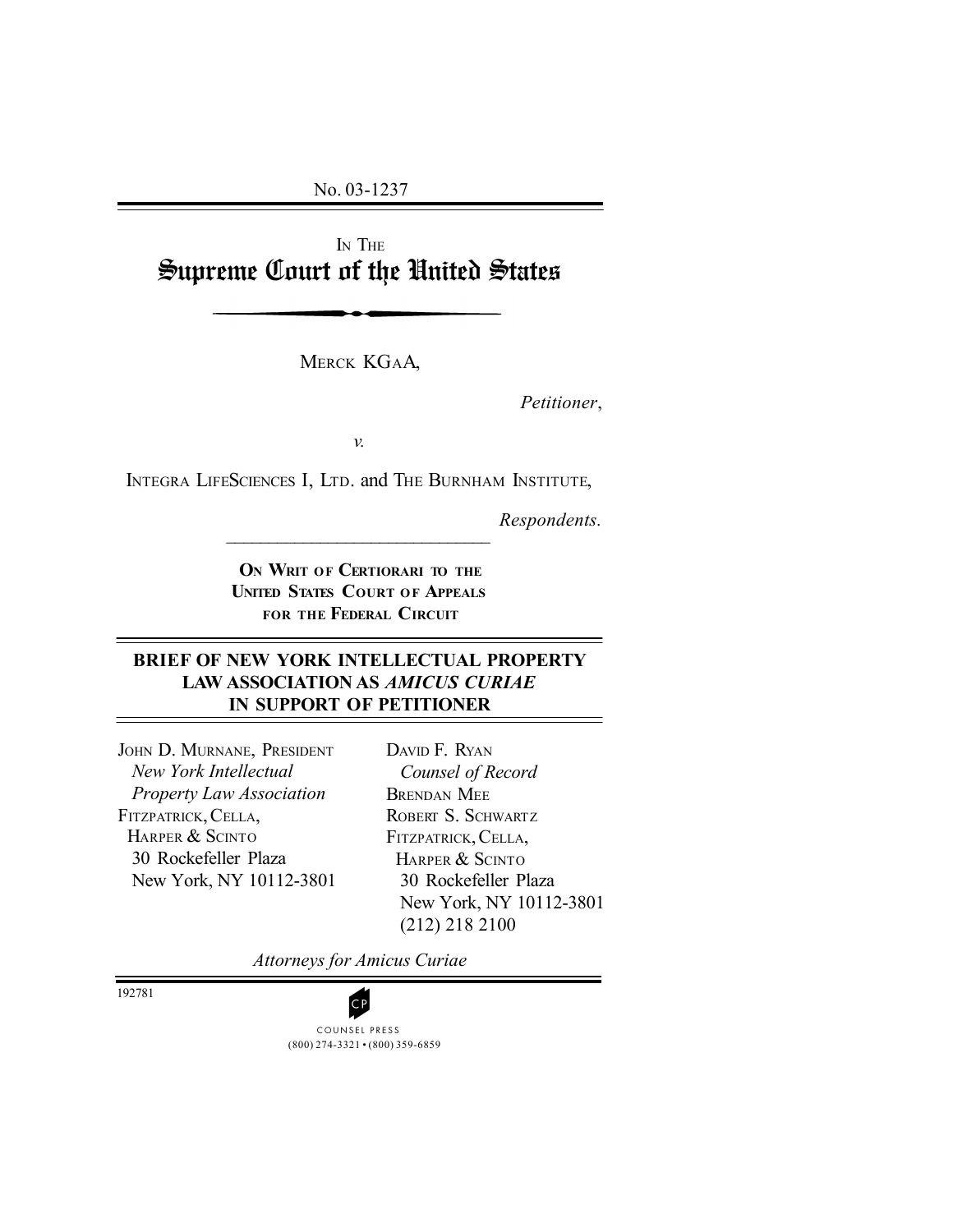### *Cited Authorities* **TABLE OF CONTENTS**

|                                                                                                                                                                                                          | Page         |
|----------------------------------------------------------------------------------------------------------------------------------------------------------------------------------------------------------|--------------|
| TABLE OF CITED AUTHORITIES                                                                                                                                                                               | iii          |
| STATEMENT OF INTEREST OF AMICUS CURIAE                                                                                                                                                                   | $\mathbf{1}$ |
| SUPPLEMENTAL FACT STATEMENT                                                                                                                                                                              | 4            |
| The Firms Affected By The FDA Exemption<br>$\mathsf{A}$                                                                                                                                                  | 5            |
| Respondents' Patent Claims<br><b>B.</b>                                                                                                                                                                  | 7            |
| $\mathcal{C}$ .<br>The 1994-1998 Work At Scripps $\ldots \ldots$                                                                                                                                         | 8            |
| The Facts Considered By The Jury<br>D.                                                                                                                                                                   | 10           |
| SUMMARY OF ARGUMENT                                                                                                                                                                                      | 11           |
|                                                                                                                                                                                                          | 13           |
| L<br>The Plain Language Of The Statutory FDA<br>Exemption Mandates Reversal Of The Court<br>Of Appeals Determination                                                                                     | 13           |
| All Of The Developmental Research<br>$A_{-}$<br>Carried Out At Scripps On Behalf Of<br>Petitioner And Considered By The Jury<br>Fell Squarely Within The Plain Meaning<br>Of The Statutory FDA Exemption | 13           |
|                                                                                                                                                                                                          |              |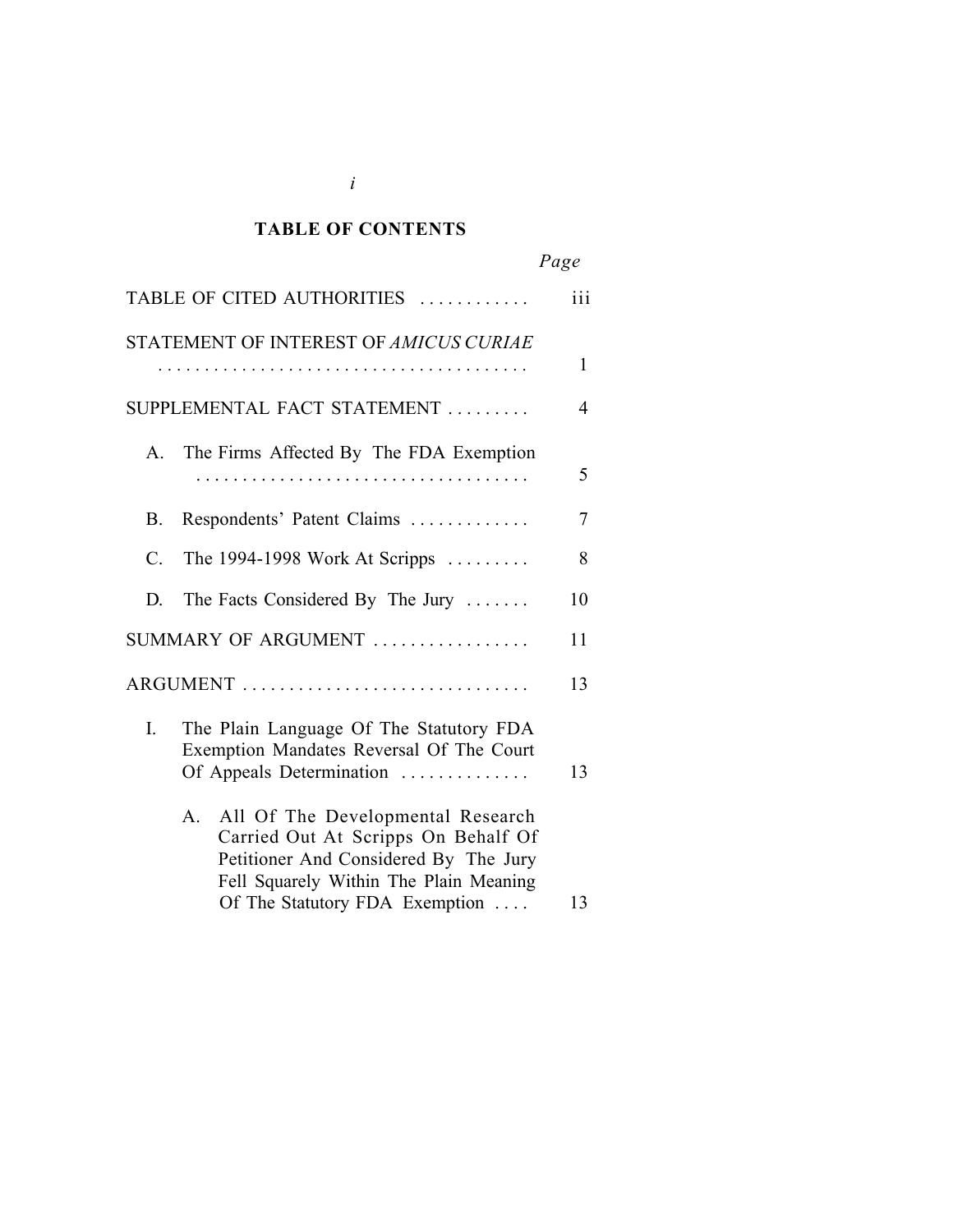### $Contents$

*ii*

*Page*

|     | <b>B</b> . | The Statutory FDA Exemption Arises,<br>Not From The <i>De Minimis</i> Maxim As The<br>Court Of Appeals Majority Ruled, But<br>Rather From Article 1, Section 8 of the<br>Constitution And From The Economic<br>Principles Echoed In This Court's<br>Decisions Which Inherently Endorse<br>Competition In The Research And<br>Development Of Improvements And<br>Alternative Technologies And Proscribe<br>Unwarranted Extensions Of The Patent<br>Term Via Post-Expiration Royalties | 14 |
|-----|------------|--------------------------------------------------------------------------------------------------------------------------------------------------------------------------------------------------------------------------------------------------------------------------------------------------------------------------------------------------------------------------------------------------------------------------------------------------------------------------------------|----|
| II. |            | There Is No Need To Consider Application Or<br>Construction Of The Common Law Exemption<br>On The Record Presently Before This                                                                                                                                                                                                                                                                                                                                                       | 19 |
| Ш.  |            | On The Record Presently Before This Court,<br>There Also Is No Need To Resolve Any<br>Conflict Between The FDA Exemption And<br>The Presumed Right Of Patentees To Recover<br>Royalties For Commercial Laboratory Use Of<br>Hypothetical Claims Addressed To Research<br>Screening, Diagnostic Procedures Or<br>Fundamental Biotechnical Processes                                                                                                                                   | 21 |
|     |            | CONCLUSION                                                                                                                                                                                                                                                                                                                                                                                                                                                                           | 25 |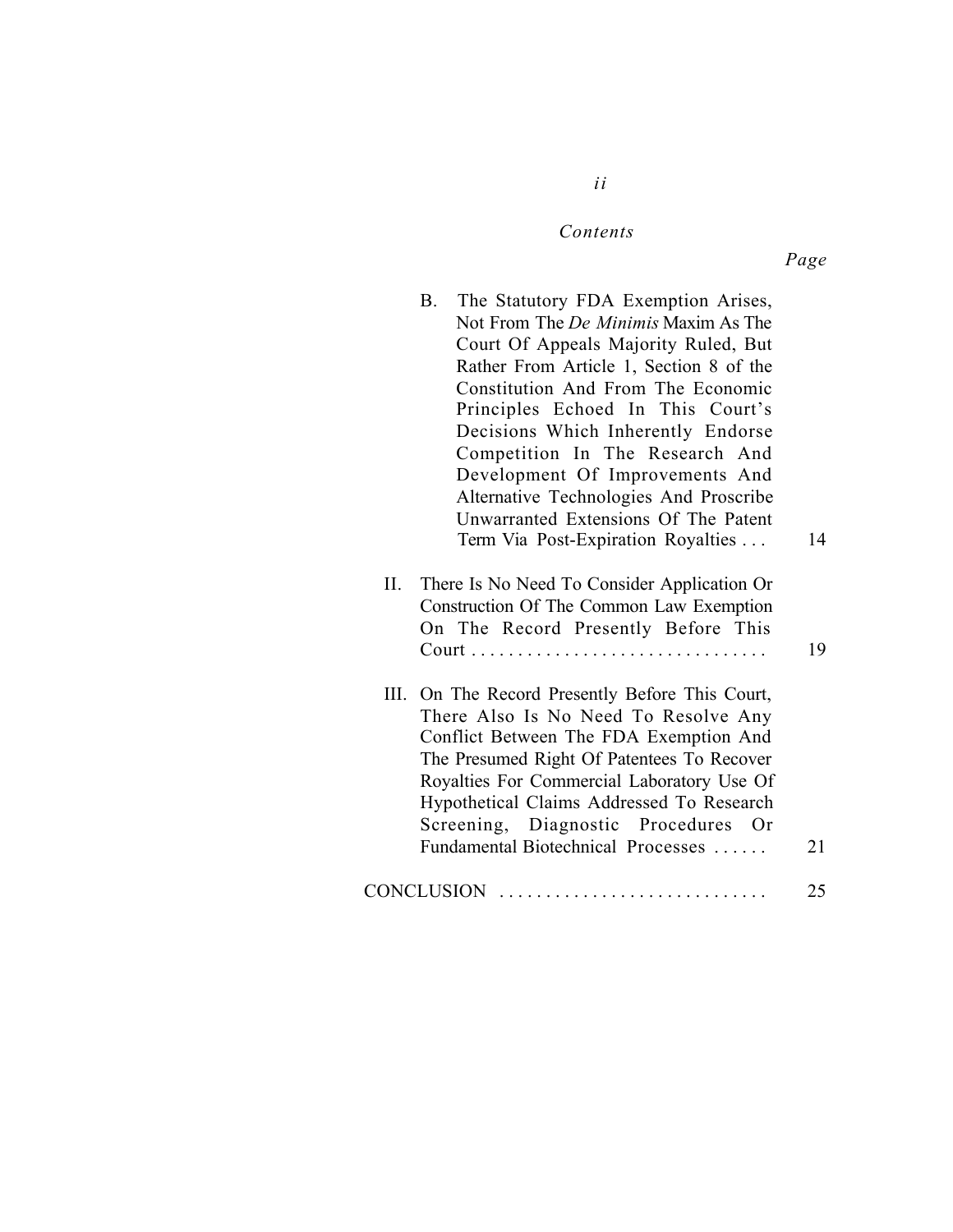### *Cited Authorities* **TABLE OF CITED AUTHORITIES**

# **Cases:**

| Bonito Boats, Inc. v. Thunder Craft Boats, Inc.,<br>$489$ U.S. 141 (1989)                                      | 16 |
|----------------------------------------------------------------------------------------------------------------|----|
| Brulotte v. Thys Co., 379 U.S. 29 (1964)                                                                       | 18 |
| Business Elecs. Corp. v. Sharp Elecs. Corp.,                                                                   | 20 |
| Eli Lilly & Co. v. Medtronic, Inc.,<br>496 U.S. 661 (1990). $\ldots \ldots \ldots \ldots \ldots \ldots \ldots$ | 2  |
| Embrex, Inc. v. Serv. Eng'g Corp.,<br>216 F.3d 1343 (Fed. Cir. 2000)                                           | 21 |
| In re McLamore, 379 F.2d 985 (C.C.P.A. 1967)                                                                   | 9  |
| In re Ruschig, 343 F.2d 965 (C.C.P.A. 1965)                                                                    | 9  |
| Kewanee Oil Co. v. Bicron Corp.,                                                                               | 16 |
| Madey v. Duke Univ.,<br>307 F.3d 1351 (Fed. Cir. 2002)                                                         | 21 |
| <i>NCAA v. Board of Regents,</i> 468 U.S. 85 (1984) $\ldots$                                                   | 20 |
| Northwest Wholesale Stationers v. Pacific Stationery<br>& Printing Co., 472 U.S. 284 (1985)                    | 20 |
| <i>Pfaff v. Wells Elecs., Inc.</i> , 525 U.S. 52 (1998) $\ldots$ .                                             | 16 |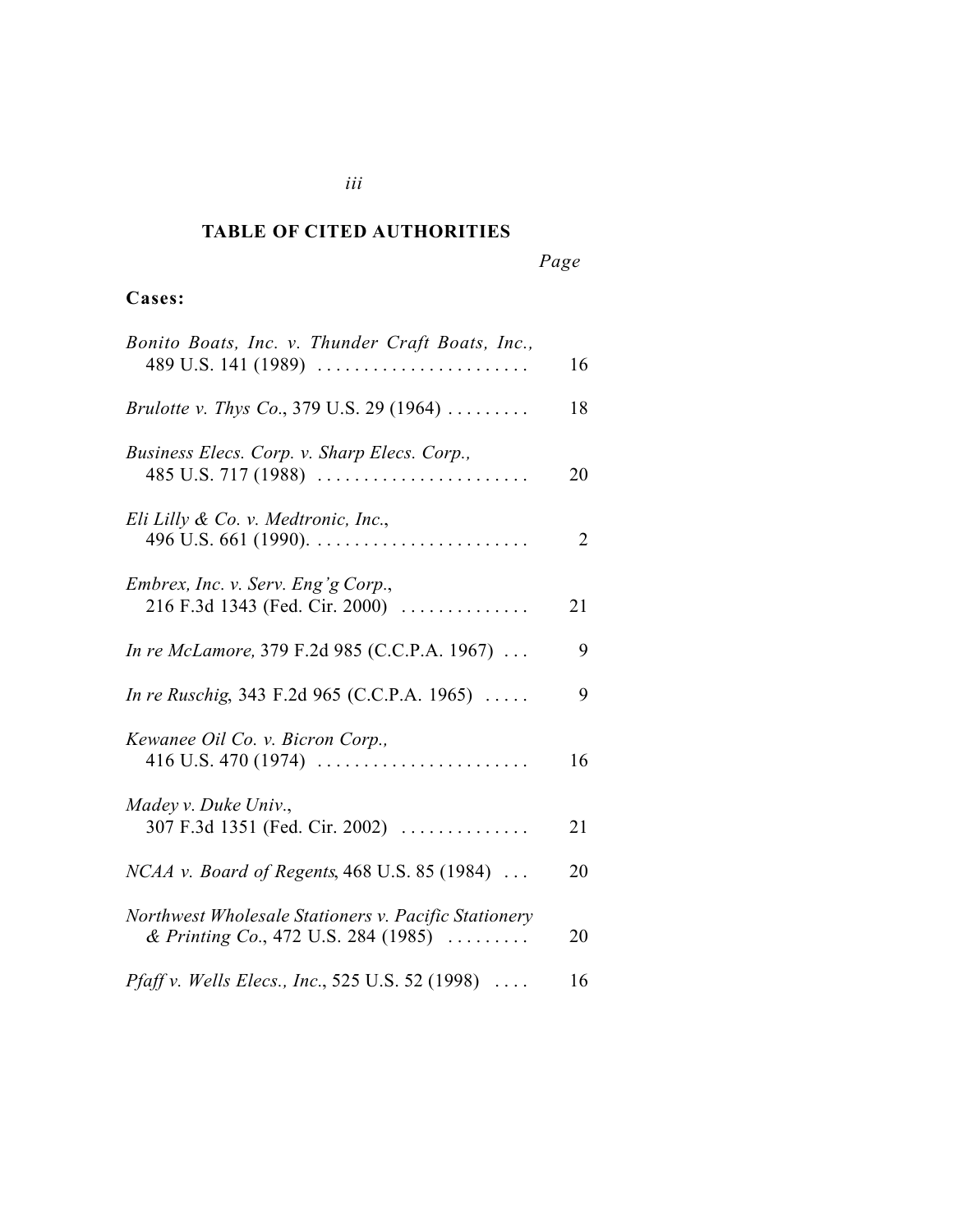# *Cited Authorities*

*iv*

| Roche Prods., Inc. v. Bolar Pharm. Co.,<br>733 F.2d 858 (Fed. Cir. 1984)  4, 18, 20, 21 |    |  |
|-----------------------------------------------------------------------------------------|----|--|
| Sawin v. Guild,<br>21 F. Cas. 554 (C.C.D. Mass. 1813)                                   | 20 |  |
| SIBIA Neurosciences, Inc. v. Cadus Pharm. Corp.<br>225 F.3d 1349 (Fed. Cir. 2000)       | 23 |  |
| Standard Oil Co. v. United States,                                                      | 20 |  |
| Standard Oil Co. (Ind.) v. United States,<br>$283$ U.S. 163 (1931)                      | 16 |  |
| Universal Oil Prods. Co. v. Globe Oil & Ref. Co.,<br>$322$ U.S. 471 (1944)              | 16 |  |
| Statutes, Legislative & Administrative Materials:                                       |    |  |
|                                                                                         |    |  |
| $35 \text{ U.S.C.} \S 103 (2005) \ldots \ldots \ldots \ldots \ldots \ldots \ldots$      | 24 |  |
| $35 \text{ U.S.C.} \S 112 (2005) \ldots \ldots \ldots \ldots \ldots \ldots \ldots$      | 23 |  |
|                                                                                         |    |  |
|                                                                                         |    |  |
|                                                                                         |    |  |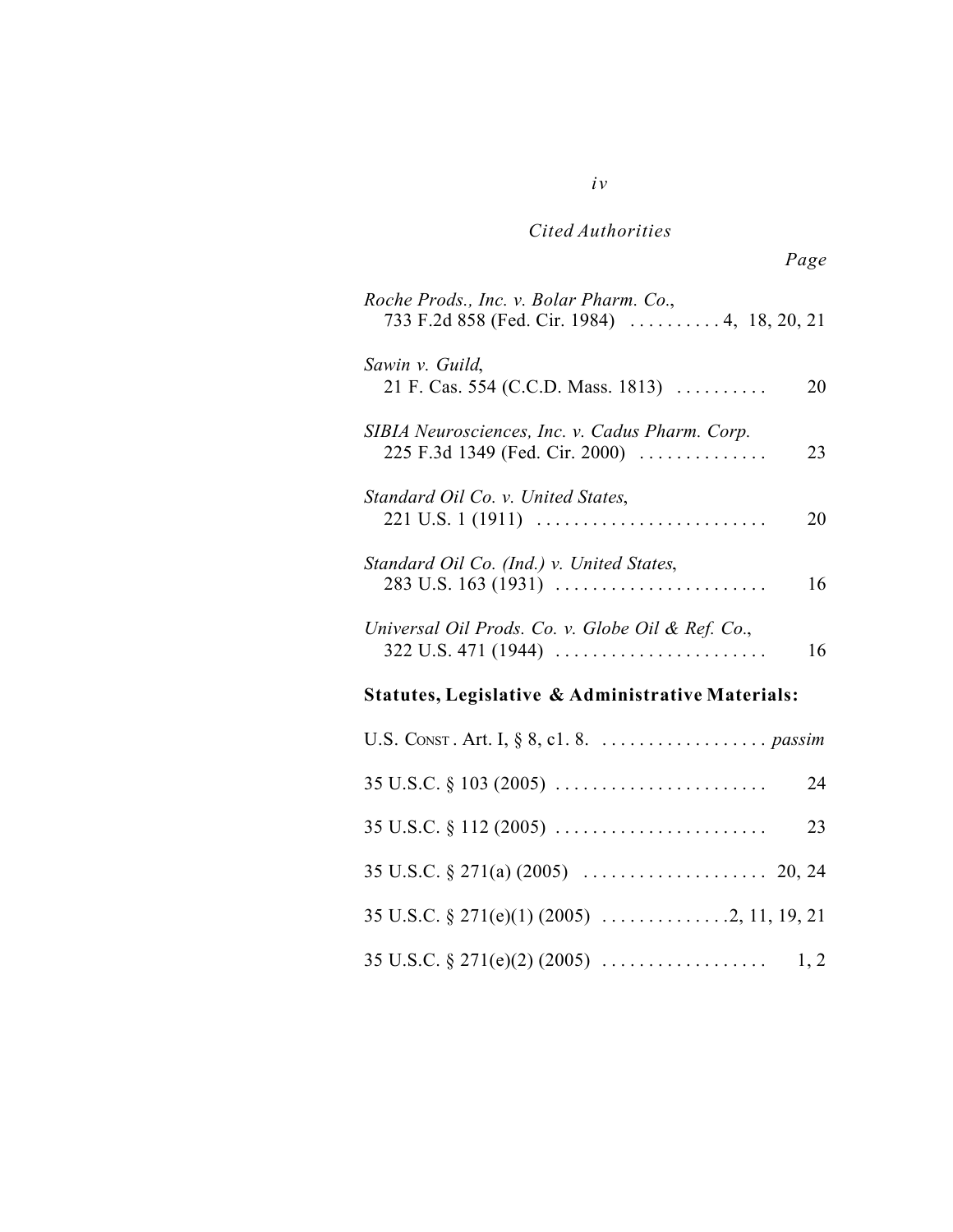# *Cited Authorities*

|--|

| Drug Price Competition and Patent Term Restoration<br>Act of 1984, Pub. L. No. 98-417, 98 Stat.1585                                                                                                                        | $1 - 2$        |
|----------------------------------------------------------------------------------------------------------------------------------------------------------------------------------------------------------------------------|----------------|
| Department of Justice and Federal Trade Commission<br>Antitrust Guidelines for the Licensing<br>of<br>Intellectual Property 1.0 (April 6, 1995). <http: <br="">www.usdoj.gov/atr/public/guidelines/ipguide.htm&gt;</http:> | 17             |
| FTC/DOJ, Public Hearings, Competition and<br>Intellectual Property Law and Policy in the<br>Knowledge-Based Economy, (2002) <http: <br=""><math>www. ftc.gov/opp/intellect/index.htm</math>&gt; </http:>                   | 18             |
| Patents:                                                                                                                                                                                                                   |                |
| Brooks et al.<br>United States Patent No. 5,753,230                                                                                                                                                                        | 9              |
| Harpold <i>et al.</i><br>United States Patent No. 5,401,629  23-24                                                                                                                                                         |                |
| Mullis et al.<br>United States Patent No. 4,683,195                                                                                                                                                                        | 22             |
| Pierschbacher<br>United States Patent No. 4,789,734                                                                                                                                                                        | $\tau$         |
| Ruoslahti et al.<br>United States Patent No. $4,792,525$                                                                                                                                                                   | $\overline{7}$ |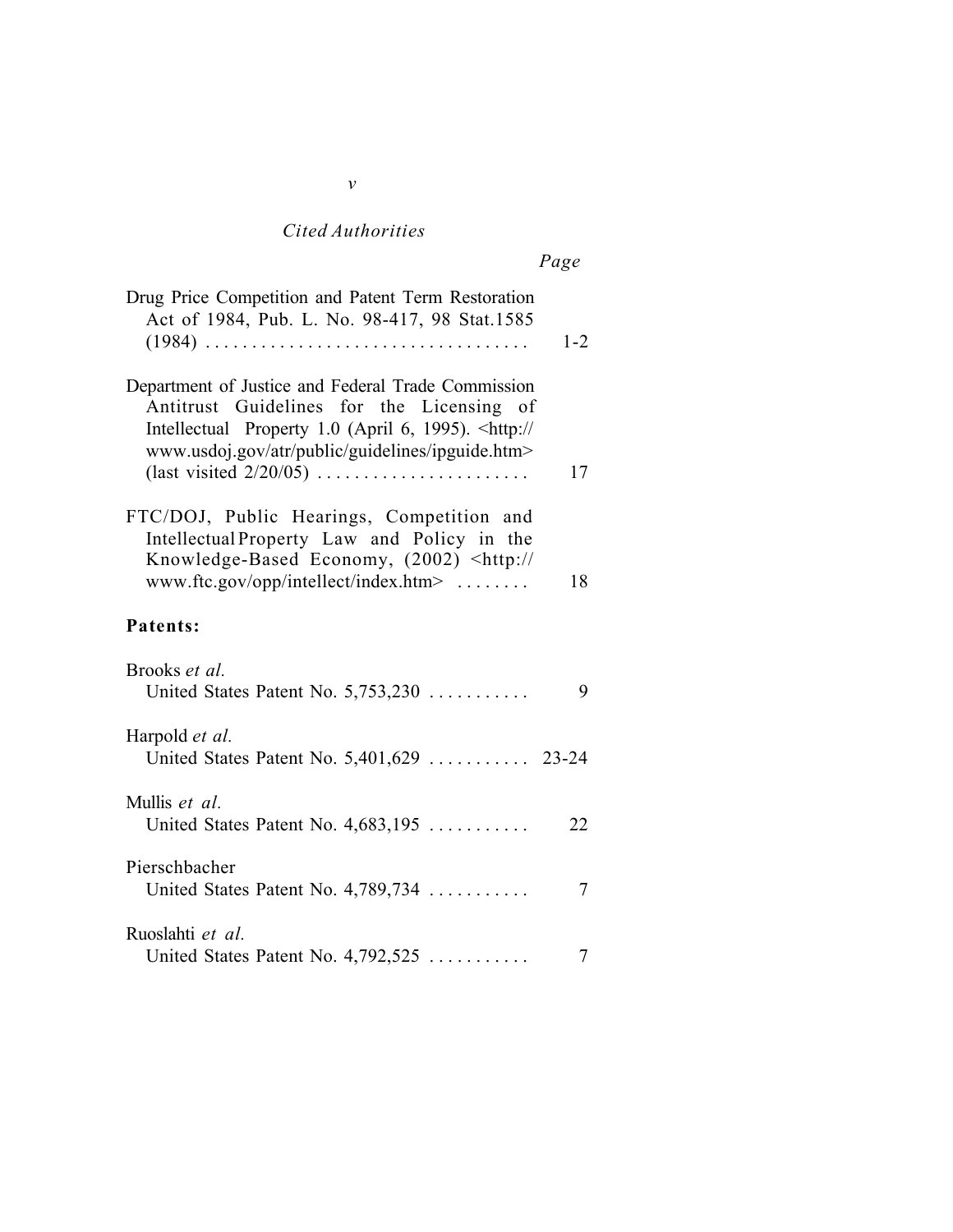# *Cited Authorities*

*v i*

| Ruoslahti et al.<br>United States Patent No. $4,879,237$    |    |
|-------------------------------------------------------------|----|
| Ruoslahti et al.<br>United States Patent No. $5,695,997$    |    |
| Wang <i>et al.</i><br>United States Patent No. $5,476,774$  | 23 |
| Young <i>et al.</i><br>United States Patent No. $5,837,479$ | 23 |
|                                                             |    |

# **Law Reviews, Journals & Magazines:**

| Gregory J. Glover, Competition in the Pharmaceutical<br>Marketplace, at 1 and 3-4, Testimony before the<br>FTC and the DOJ (March 19, 2002) <http: <br="">www.ftc.gov/opp/intellect/020319gregory</http:>            |    |
|----------------------------------------------------------------------------------------------------------------------------------------------------------------------------------------------------------------------|----|
| Janice M. Mueller, The Evanescent Experimental Use<br><b>Exception from United States Patent Infringement</b><br>Liability: Implications for University/Nonprofit<br>Research and Development, 56 BAYLOR L. REV. 917 | 15 |
| Bernard Wysocki, Jr., Wall St. J., (December<br>$21, 2004$ ) at $1, \ldots, \ldots, \ldots, \ldots, \ldots, \ldots, \ldots$                                                                                          |    |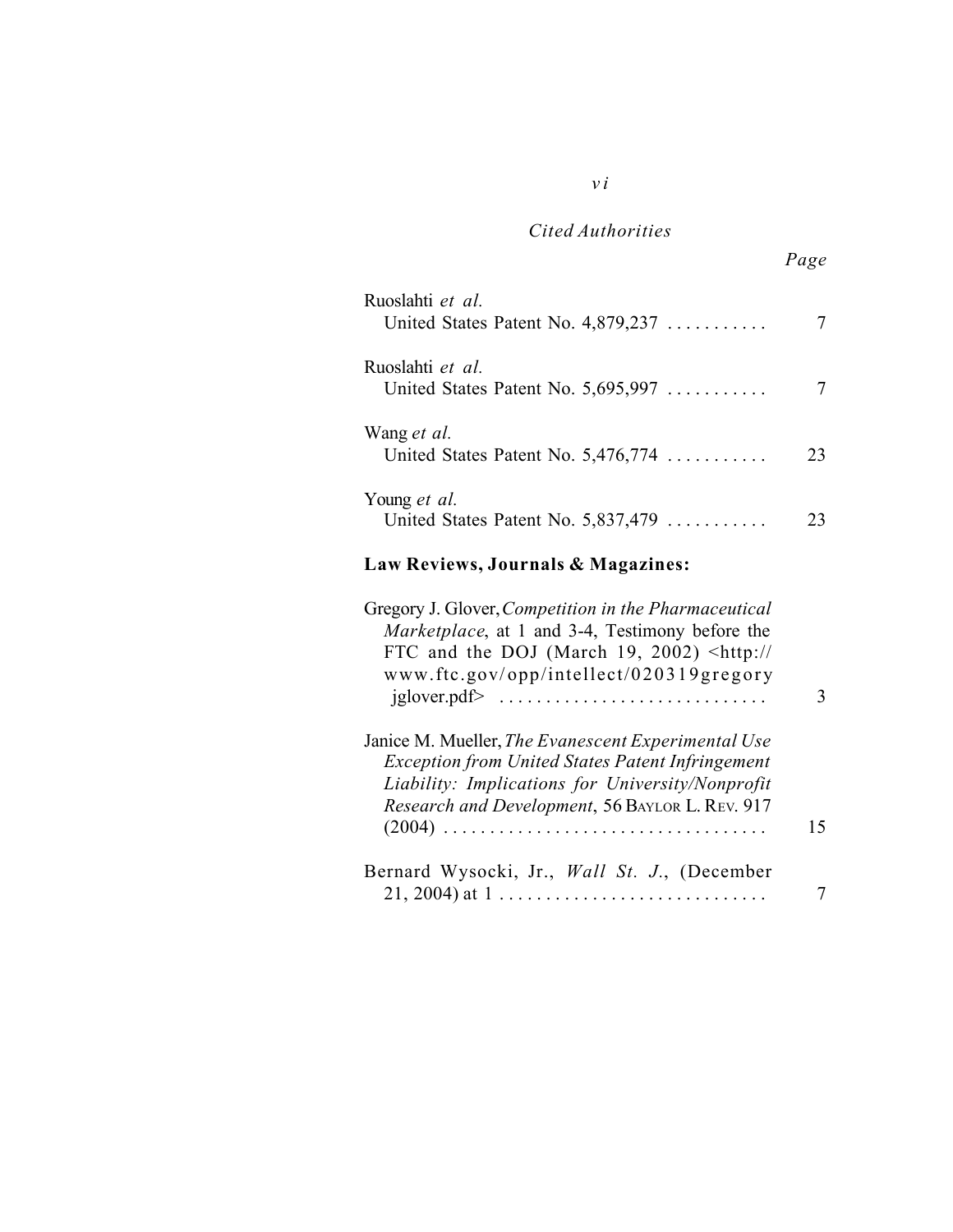#### **STATEMENT OF INTEREST OF AMICUS CURIAE**

This brief *amicus curiae* is submitted in support of Petitioner by the New York Intellectual Property Law Association (the "NYIPLA" or the "Association"), a professional association of more than 1,300 attorneys whose interests and practices lie in the area of patent, copyright, trademark, trade secret and other intellectual property law.<sup>1</sup>

NYIPLA members include in-house attorneys working for businesses that own, enforce and challenge patents as well as attorneys in private practice who represent both patent owners and accused infringers. NYIPLA members represent both plaintiffs and defendants in infringement litigation and also regularly participate in proceedings before the United States Patent and Trademark Office ("PTO"), including representation of applicants for patents and parties to interferences.

A substantial percentage of NYIPLA members participate actively in patent litigation. Due in part to the concentration of a number of large pharmaceutical and biotech firms in the New York metropolitan area, significant numbers of NYIPLA members participate regularly, as representatives of both the traditional research-based "branded" firms and their newer "generic" competitors, in litigation involving claims of infringement under 35 U.S.C.  $\S 271(e)(2)$ .<sup>2</sup>

Section 271(e)(2) was enacted as part of the Drug Price Competition and Patent Term Restoration Act of 1984,

2 35 U.S.C. § 271(e)(2) (2005).

1

<sup>1</sup> Pursuant to SUP. CT. R. 37.6, the NYIPLA and its counsel represent that they have authored this brief in whole, and that no person or entity other than the *amicus curiae* and its counsel have made a monetary contribution to the preparation or submission of this brief. Pursuant to  $SUP$ . CT. R. 37.3, both petitioner and respondents have consented to the filing of this brief and documents reflecting such consent have been filed with the Clerk of this Court.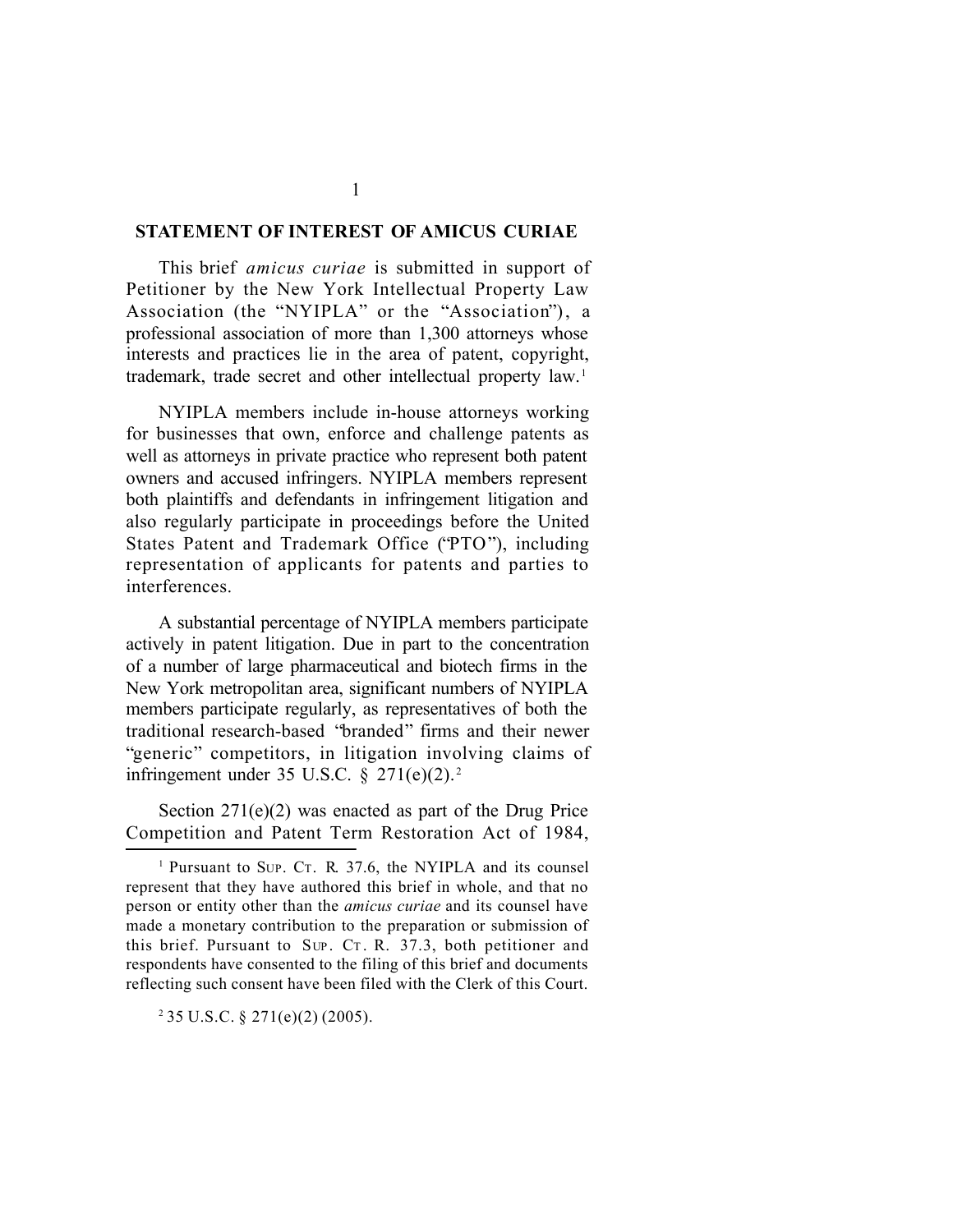popularly known as the Hatch-Waxman Act ("Hatch-Waxman Act" or "1984 Act").<sup>3</sup> Under certain defined circumstances, Section 271(e)(2) makes the filing of an Abbreviated New Drug Application ("ANDA") with the Food and Drug Administration ("FDA") an "artificial" act of patent infringement. By insuring that the jurisdiction of the federal courts can be invoked at an early stage, the 1984 Act promotes prompt resolution of patent disputes between the branded innovator and the generic potential entrant.

This action involves interpretation of a related section of the 1984 Act, now codified as 35 U.S.C.  $\S 271(e)(1)$ ,<sup>4</sup> which exempts from potential infringement liability all activities, whether or not associated with a "commercial project", whether or not such activities might interfere with any income the patentee might expect to receive during the period of exclusivity, and whether or not already exempt under the so-called "common law exemption" or "research exemption" — so long as such activities were carried out "solely for uses reasonably related to the development and submission of information under a federal law which regulates the manufacture, use or sale of drugs" (the "FDA exemption").

All sectors of the biomedical industry initially understood that the application of the FDA exemption of Section 271(e)(1) was not limited to information contained in ANDA submissions made by generic firms under the 1984 Act, but rather extended to all data from experiments that were "reasonably related" to submissions to the FDA which are made by a far broader segment of the industry. That initial understanding was confirmed by this Court's *Lilly* decision in  $1990<sub>5</sub>$  and the decision of the court below represents the

<sup>3</sup> Pub. L. No. 98-417, 98 Stat. 1585 (1984).

 $435 \text{ U.S.C.}$  §  $271(e)(1)$  (2005).

<sup>5</sup> *Eli Lilly & Co. v. Medtronic*, *Inc*., 496 U.S. 661 (1990).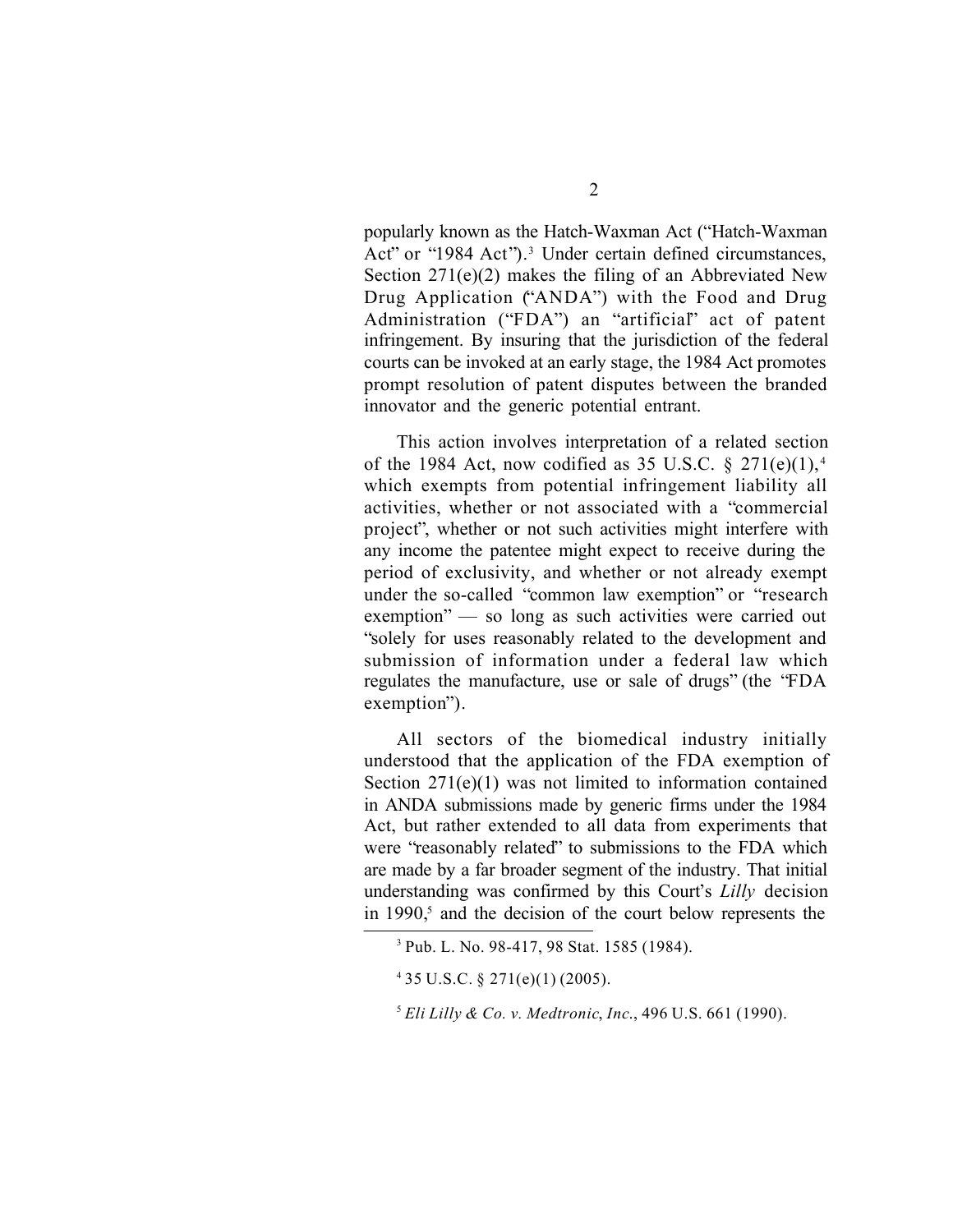first suggestion that the plain meaning of the FDA exemption can be narrowed by resort to legislative history.

The Association's membership includes attorneys representing at least four different types of firms who conduct pharmaceutical and related biological, biotech, biomedical and medical device research and thus have an interest in the proper construction of the FDA exemption.<sup>6</sup>

Since its founding in 1922, the NYIPLA has committed itself to maintaining the integrity of United States patent law, and to the proper application of that law. Nowhere is the rational and considered application of patent law principles more important to the economy of the United States than in enacting and construing research exemptions in a fashion that will achieve the proper balance between the right of patentees to exclusivity for "limited times" and the "progress of science" which the Constitutionally mandated Patent Law attempts to secure for the public by making those grants of exclusivity.<sup>7</sup>

In no other industry are the economic stakes surrounding patent protection higher than in the pharmaceutical industry where one study estimates the average cost to develop a new drug at \$802 million, where the members of the Pharmaceutical Research and Manufacturers of America invested over \$30 billion in 2001 alone in discovering and developing new medicines, and where "Average total drug development time has gone from 8.1 years in 1960, to 11.6 years in the 1970s, to 14.2 years in the 1980s and 1990s". 8

<sup>&</sup>lt;sup>6</sup> These four categories of firms are discussed in more detail, *infra*, at 5-7.

<sup>7</sup> U.S. CONST. art. I, § 8, c1. 8.

<sup>8</sup> Gregory J. Glover, *Competition in the Pharmaceutical Marketplace*, at 1 and 3-4, Testimony before the FTC and the DOJ (March 19, 2002) <http://www.ftc.gov/opp/intellect/020319gregoryj glover.pdf>.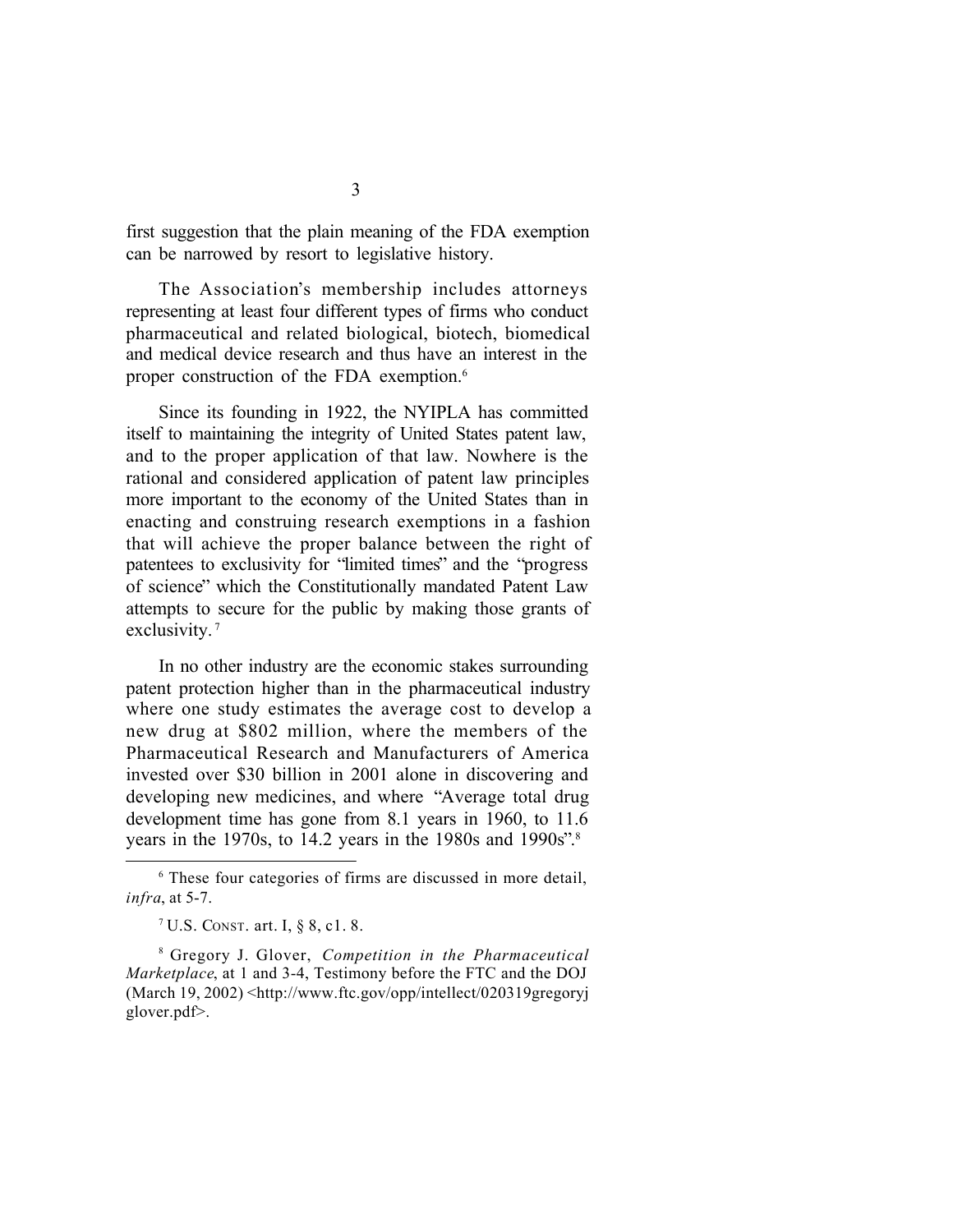In enacting the statutory FDA exemption, Congress gave explicit recognition to the importance of achieving the correct balance between the rights of the patentee and the "progress of science" in this very important industry. Because of its dissatisfaction with the application of the common law exemption to the pharmaceutical industry by the court of appeals in *Roche Prods.*, *Inc. v. Bolar Pharm. Co.*, 9 Congress provided a clear legislative statement that all work done to generate data "reasonably related" to submissions to the FDA could be carried out free from the prospect of infringement liability.

#### **SUPPLEMENTAL FACT STATEMENT**

Fair and accurate presentations of the operative facts are set forth in the "Brief For Petitioner" of February 15, 2005 ("Merck Brief"),10 the "Brief For The United States As *Amicus Curiae*" of December 2004" ("U.S. Brief"), and in the "Petition for Writ of Certiorari" of March 3, 2004 ("Petition"). The Association can perceive no justification for repetition of those recitals.

It is believed, however, that the Court might benefit from some convenient catalogue of the different types of firms that make submissions to the FDA and the different types of research and development in which those firms are engaged. Such a catalogue may assist the Court in understanding the interest that such firms maintain in proper interpretation of the FDA exemption, and also might assist in understanding

<sup>9</sup> *Roche Prods.*, *Inc. v. Bolar Pharm. Co.*, 733 F.2d 858 (Fed. Cir. 1984).

<sup>10</sup> The Association has adopted and will attempt to employ throughout this brief for the convenience of the Court, the same shorthand terms employed by petitioner, including use of the term "Merck" to refer to the petitioner Merck KGaA. The Appendix to the Petition for Writ of Certiorari is cited as "P.A." The Joint Appendix and the Supplemental Joint Appendix are cited as "J.A." and "S.A.", respectively.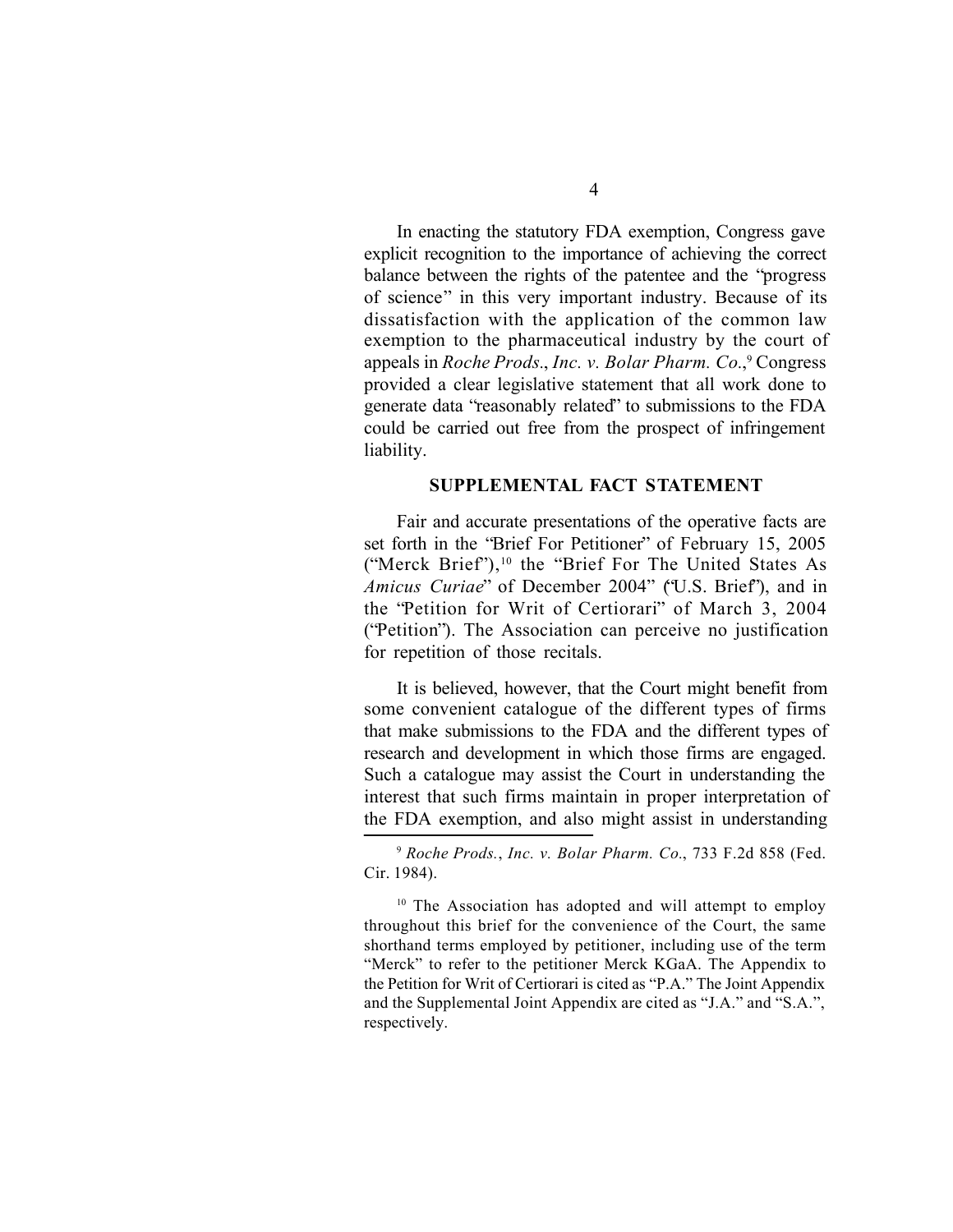the different categories of patent claims that such firms prosecute to secure protection of their own discoveries whether of (a) pioneering innovations or of (b) improvements and alternatives to such pioneering discoveries.

Additionally, the Association believes that some explanation of the nature of the patent claims at issue below would assist the Court in assessing the relationship between those claims and the research and development work actually carried out at Scripps between August of 1994 and 1998.

Finally, it may be useful to provide a capsule restatement to differentiate between that research and development work done by Scripps which was presented to the jury and that which was not  $-$  and, consequently, which of the research and development work done at Scripps was properly considered by the court of appeals.

#### **A.** *The Firms Affected By The FDA Exemption*

The Association's membership includes attorneys who represent at least four different types of firms that conduct pharmaceutical and related research and development at different levels of the industry,  $11$  including:

1. The major developers of branded pharmaceuticals, which must expend great sums of money to bring a single new drug to market, through both (a) the initial Investigational New Drug ("IND") Application which contains preclinical *in vitro* and *in vivo* animal studies; and

<sup>&</sup>lt;sup>11</sup> As the industry has evolved since 1984, these lines of demarcation have sometimes become blurred. Some generic manufacturers have begun to patent their own innovative products and processes, and some traditionally branded manufacturers now market generic drugs as well, including generic versions of their own pioneering drugs. Both branded and generic manufacturers sometimes become involved in biotechnical research and development activities, and universities now sometimes engage in activities traditionally associated with each of the other three types of firms.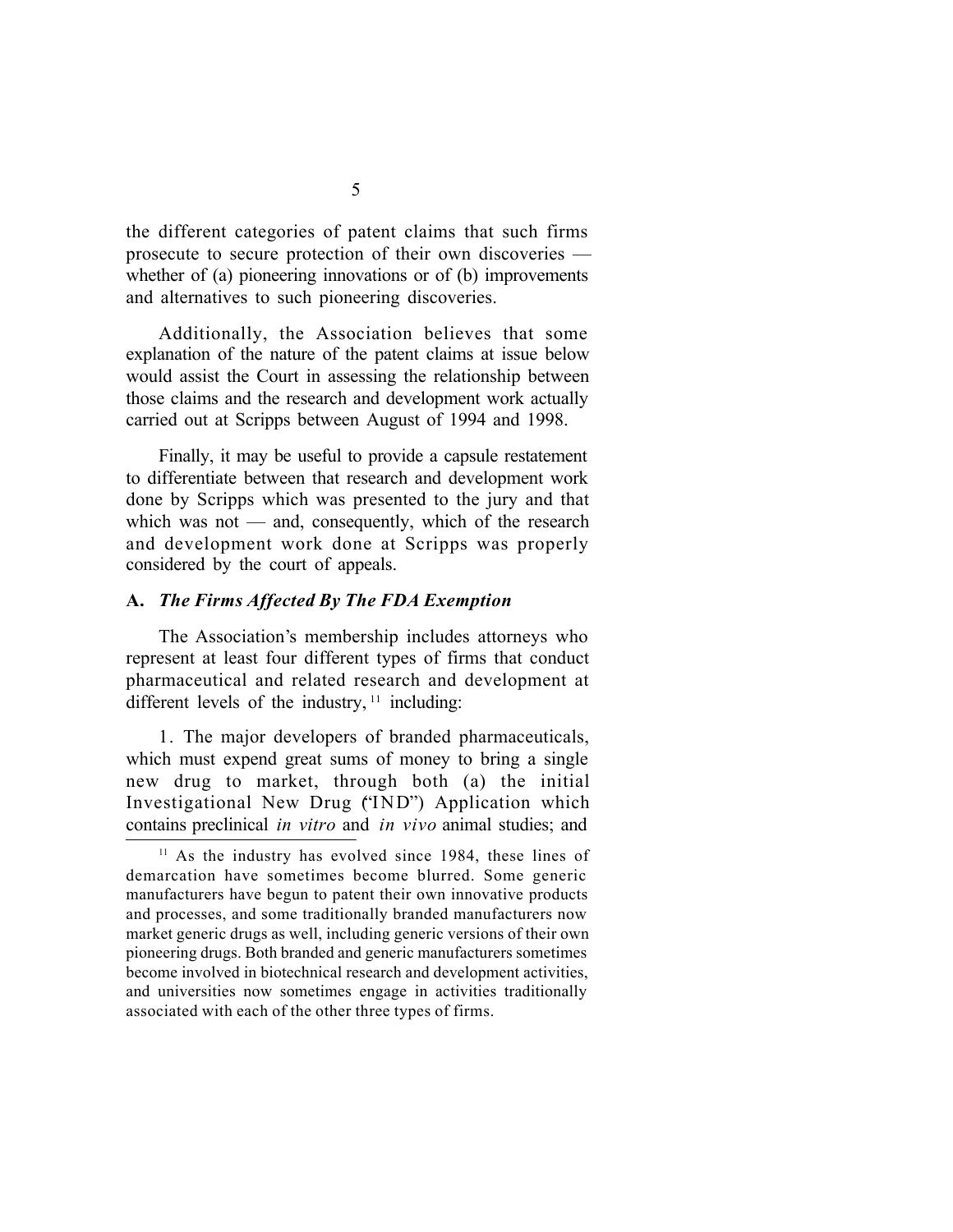(b) the New Drug Application ("NDA") which requires several "phases" of human clinical studies designed to establish the safety and effectiveness of the drug and secure the approval by the FDA which is necessary before any new pharmaceutical product can be marketed; $12$ 

2. The biotech firms which concentrate their efforts upon research, identification and development of (A) both naturally occurring and genetically modified biological materials or products with therapeutic or diagnostic potential; (B) methods for the manufacture of such materials for use both in the laboratory and in commercial production; (C) methods for the use of such materials to obtain desirable therapeutic or diagnostic results; (D) fundamental biotechnology methods or "tools" for use in both research and commercial laboratories; (E) specialized assays for diagnostic use by consumers and both research and commercial laboratories; and (F) specialized assays for efficient laboratory "screening" of potential materials for specific therapeutic or diagnostic applications; $13$ 

3. The generic companies which, by virtue of the 1984 Act, can now bring cheaper versions of pioneering drugs to market upon expiration of the innovator's patent coverage under an ANDA which merely sets forth a showing of bioequivalence and bioavailability — thereby avoiding the need to expend many millions of dollars for all of the clinical

 $12$  The regulations governing the respective submissions to the FDA for IND Application, NDA and ANDA purposes are identified and discussed in the Merck Brief (at 7-8) and the U.S. Brief (at 2 and 9-11). Again, no purpose would be served by duplicative discussion of those regulations here.

<sup>&</sup>lt;sup>13</sup> In subsequent portions of this brief, these activities of the biotech and biomedical firms are sometimes referred to for convenience as "Category A" through "Category F" activities. As will be discussed, *infra*, each such category typically is associated with a particular format of patent claim.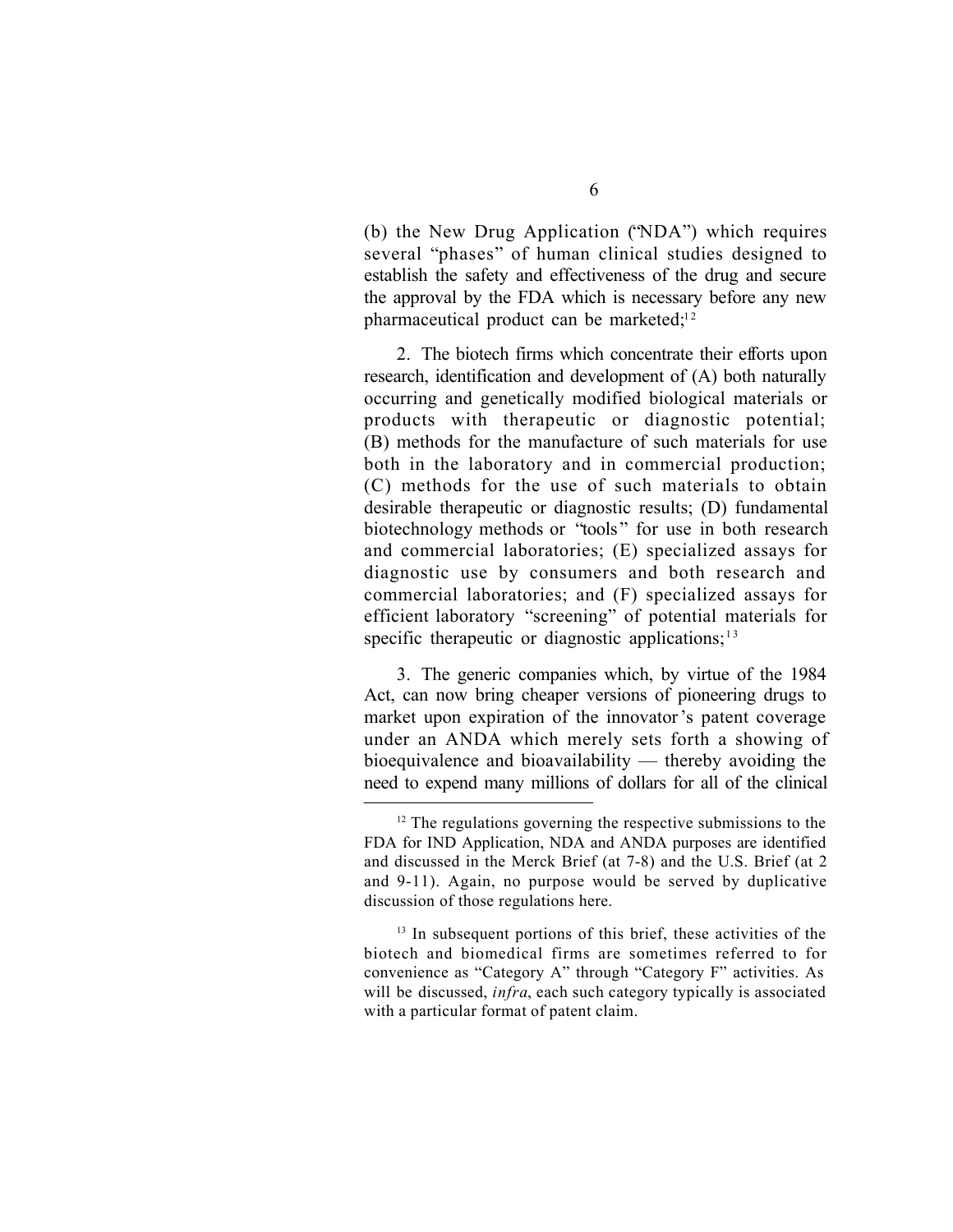testing (and almost all of the preclinical testing) that would have been required before 1984 to obtain approval of an IND Application and NDA for the generic product; and

4. The public and private universities which, in their medical and other graduate school departments, conduct research and generate both preclinical and clinical development data regarding inventions for potential submission to the FDA.<sup>14</sup>

#### **B.** *Respondents' Patent Claims*

Claim 8 of United States Patent No. 4,792,525 ("the '525 patent"), represents the broadest "Category A" product claim asserted against Merck and is the only such claim discussed by the court below. P.A. 14a-15a.<sup>15</sup> Claim 8 is directed to a broad genus of non-naturally occurring peptides that contain the cell-attachment-promoting RGD tripeptide segment of an adhesive glycoprotein known as fibronectin. <sup>16</sup> The

<sup>&</sup>lt;sup>14</sup> The *Wall Street Journal* reported on December 21, 2004 that Columbia University's licensing revenues for the fiscal year ended June 30, 2003 totaled \$178.4 million. Bernard Wysocki, Jr., *Wall St. J.*, (December 21, 2004) at 1.

<sup>&</sup>lt;sup>15</sup> The Category A product claims of the patents asserted against Merck and not held invalid include claim 8 of the '525 patent, which is directed to potential therapeutic compounds, and claim 1 of United States Patent No. 4,789,734 ("the '734 patent"), which is directed to potential diagnostic compositions. The Category B manufacturing method claims of the patents asserted against Merck include claims 4 and 8 of United States Patent No. 4,879,237 ("the '237 patent"). The Category C use method claims of the patents asserted against Merck include claims 15 through 18 of United States Patent No. 5,695,997 ("the '997 patent"). P.A. 46a. As is discussed, *infra*, none of the patents asserted against Merck contain claims directed to inventions in Category D, Category E or Category F.

<sup>16</sup> The term "fibronectin" is derived from the Latin words *fibra* ("fiber") and *necto* ("to attach"). The fibronectin glycoprotein is known to bind to selected receptor sites on a broad family of transmembrane proteins known as "integrins".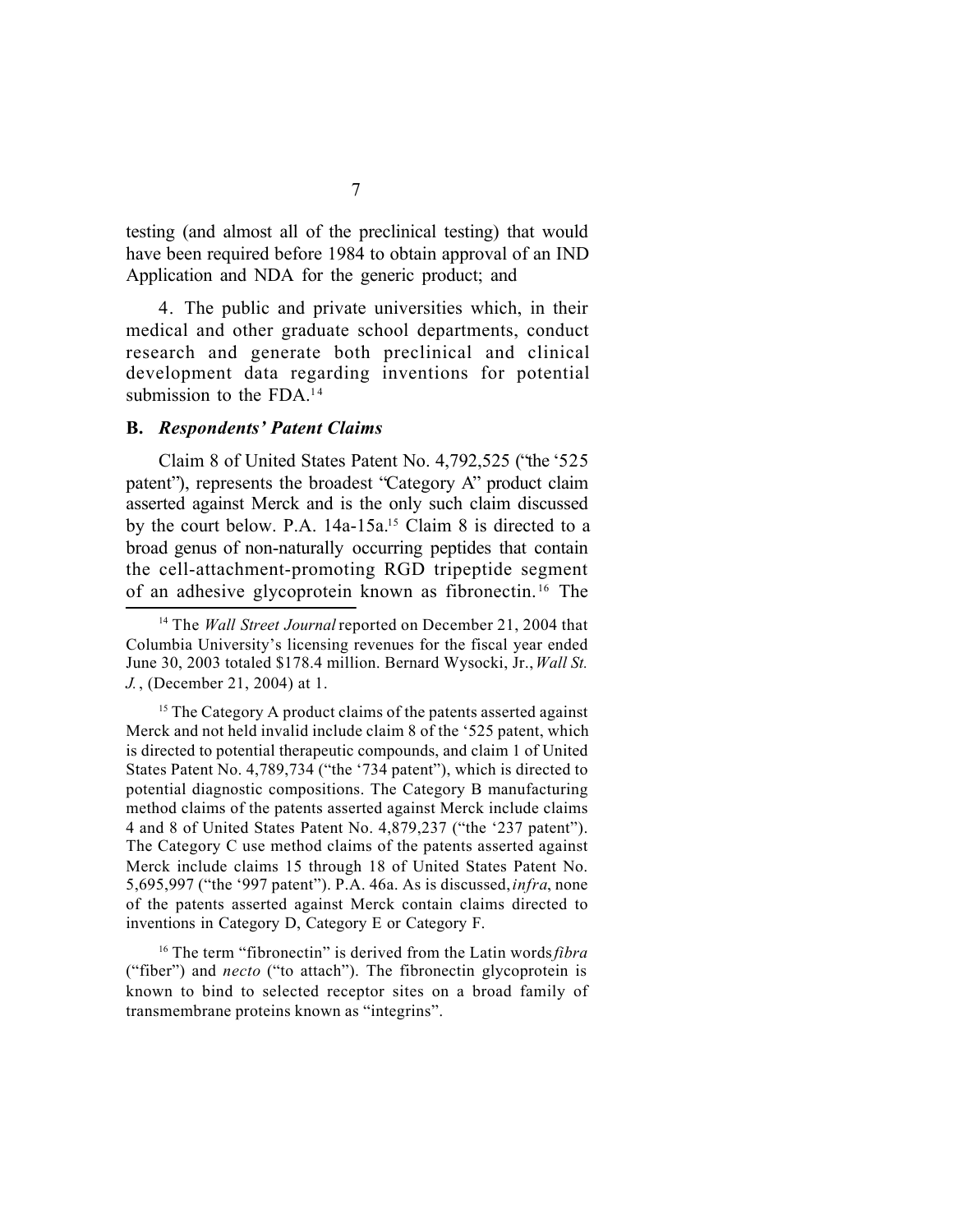assignors of respondents were awarded the '525 patent based upon their recognition that the RGD tripeptide segment was responsible for the ability of the fibronectin glycoprotein to bind to certain integrin receptors and that this property could be engineered into the claimed compounds.

Because the '525 patent teaches that the RGD segment may be "incorporated as part of a larger molecule" (Col. 2, Lines 42-44), and because such larger molecules can be formulated using non-naturally occurring amino acids (such as the D-forms of the naturally occurring amino acids), the scope of the claimed genus is virtually unlimited.

The specification of the '525 patent also teaches that some species of the claimed genus can be used to "inhibit cell attachment " (Col. 5, Lines 46-58), and identifies two such peptides (the tetrapeptide RGDS and the hexapeptide PRGDSG).

None of the patents asserted against petitioner claim or discuss inhibition of angiogenesis or compounds which inhibit angiogenesis, sometimes referred to as angiogenesis antagonists. Nor do they claim or discuss any methods that could be used to screen the innumerable modified peptides of the claimed genus to identify species which might demonstrate potential utility for the inhibition of angiogenesis.

#### **C.** *The 1994-1998 Work At Scripps*

Petitioner's initial interest in collaboration with Scripps was sparked by the research successes of Dr. Cheresh in inhibiting the growth of tumors using the monoclonal antibody LM609 to block the  $\alpha_{v} \beta_{3}$  receptor, one of six integrin receptors to which fibronectin is known to bind. P.A. 26a; Merck Brief at 8-10.<sup>17</sup> Petitioner hoped that, in collaboration

 $17$  Dr. Cheresh's monoclonal antibody (LM609) is not a member of the broad genus claimed by respondents.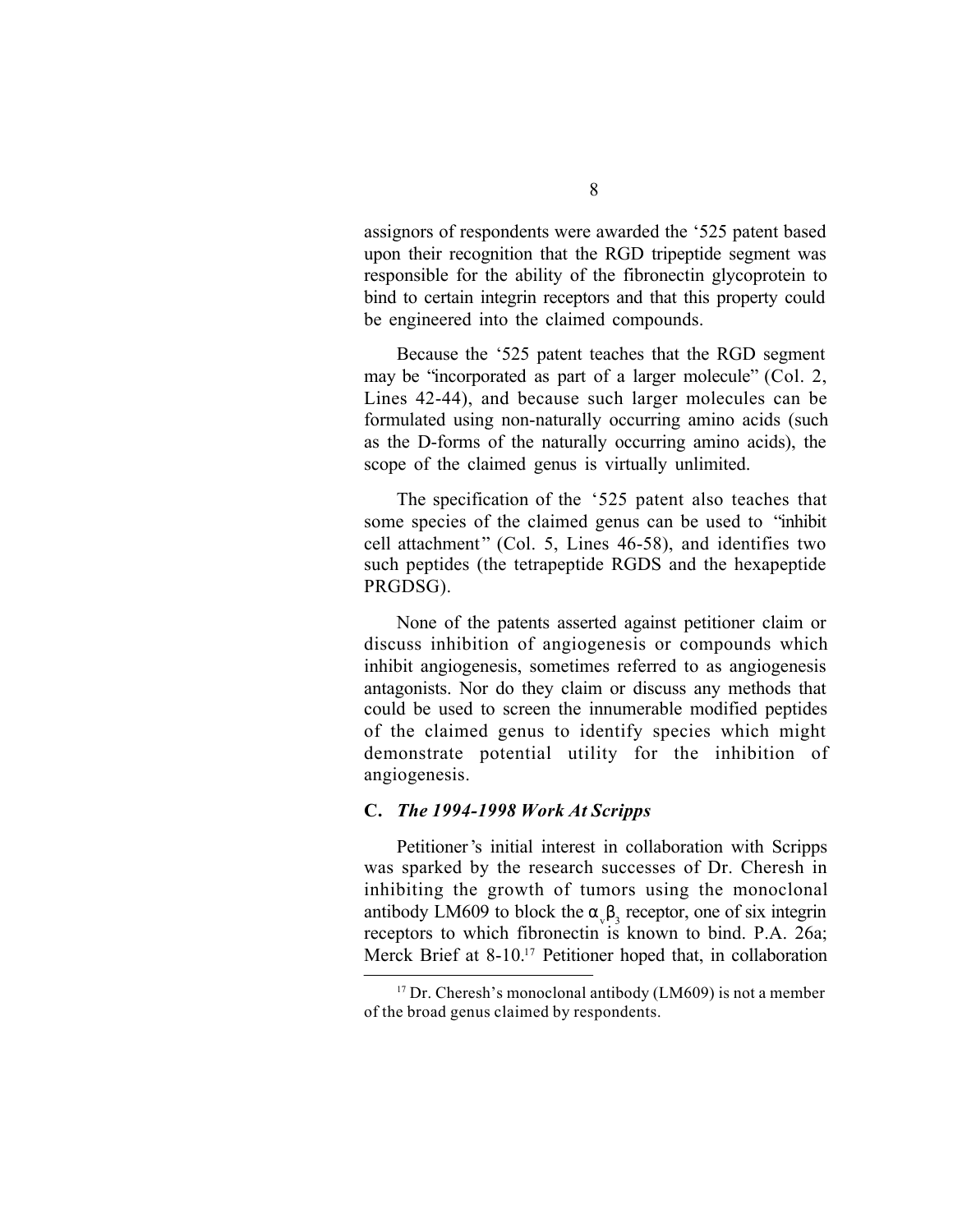with Scripps and Dr. Cheresh, it could develop non-toxic compounds which would demonstrate superior inhibition of angiogenesis and which could be delivered therapeutically to tumor sites and function effectively as tumor-starving drugs useful in the fight against cancer.18 J.A. 97a-107a.

By 1991 petitioner had prepared the cyclic EMD66203 lead compound ("EMD6"), which Judge Newman's dissent correctly characterized as having the sequence c(RGDfV). P.A. 26a. Long prior to negotiation of the 1995 contract, petitioner also had prepared two cyclic derivatives of EMD6, EMD85189 ("EMD8") and EMD121974 ("EMD12"). These three related cyclic compounds represented a tiny subgroup of the broad genus claimed in the '525 patent. Although "blocked" by the broad Category A product claims prior to expiration of the '525 patent, EMD6 had been shown to be a potentially potent agent for that entirely new therapeutic purpose several months before the first of the experiments considered by the jury was carried out by Scripps in August of 1994.<sup>19</sup>

<sup>&</sup>lt;sup>18</sup> As the decision below and the briefs reflect, such agents would have other potential therapeutic uses as well. For simplicity, and because of the arrangements petitioner has concluded with the National Cancer Institute ("NCI") to fund the clinical tests of EMD12 (now known as cilengitide), the Association's presentation will discuss only the therapeutic end use involving the control and reduction of cancerous tumors.

<sup>&</sup>lt;sup>19</sup> Although the issue was not discussed below, there is no reason to believe that (a) EMD6, (b) EMD12, and (c) the small subgroup of cyclic peptides which Scripps was working to develop, are not separately patentable as non-obvious improvements over claim 8 of the '525 patent. *See*, *e.g.*, *In re McLamore*, 379 F.2d 985, 990 (C.C.P.A. 1967); *In re Ruschig*, 343 F.2d 965, 978 (C.C.P.A. 1965). A patent application was filed on the monoclonal antibody developed by Dr. Cheresh and has been issued as Brooks *et al.* United States Patent No. 5,753,230. S.A. 20.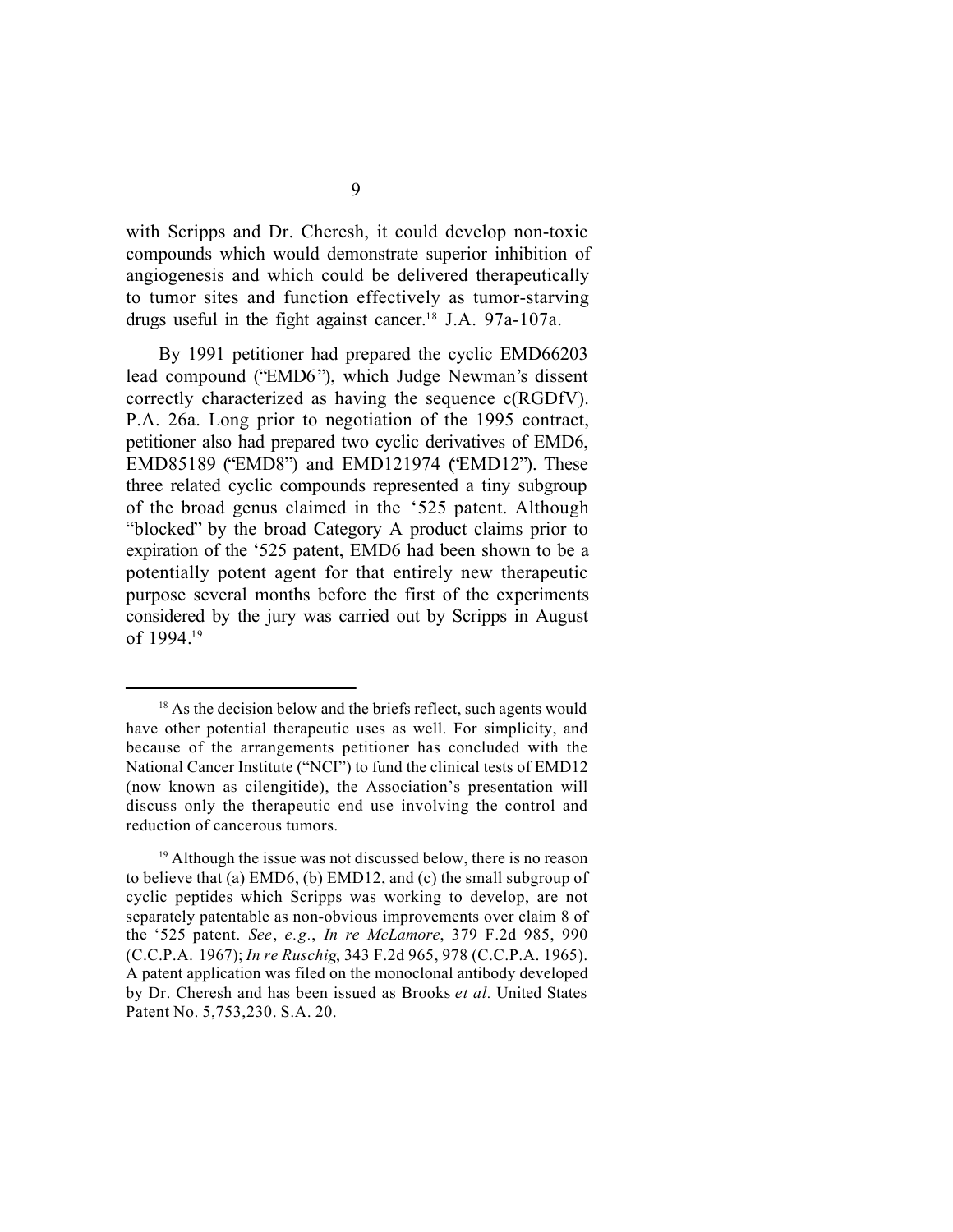Petitioner transmitted EMD6 to Scripps for testing as an angiogenesis antagonist under the same protocols used to establish the antagonist functionality of the LM609 monoclonal antibody that Dr. Cheresh had developed previously. The results of that testing under the 1988 agreement led to negotiations in mid-1994 which resulted in the 1995 agreement — which focused upon preclinical *in vitro* and *in vivo* animal studies on EMD6 and its EMD8 and EMD12 derivatives.

By 1997, the results of the *in vitro* and *in vivo* animal studies at Scripps led to the selection of EMD12 (cilengitide), the c(RGDf-NMeV) species of the claimed genus, as the best candidate for the IND Application.<sup>20</sup>

#### **D.** *The Facts Considered By The Jury*

None of the work which the jury considered involved preparation of EMD6 or its derivatives by petitioner. Nor did the trial court submit to the jury the initial Scripps comparison of the angiogenesis inhibiting properties of EMD6 and LM609. Indeed, the trial court held that, with the exception of a single chicken CAM pharmacokinetics experiment in August of 1994, all of the work done by Scripps before 1995 under the 1988 contract was subject to the common law exemption and could not be considered by the jury.  $2<sup>1</sup>$ 

By mid-1994, petitioner had been fully informed of the outstanding angiogenesis-inhibiting properties of EMD6 and clearly anticipated that similar properties would be confirmed in the related cyclic derivatives of that lead

 $20$  As the Merck Brief points out (at 15), EMD12 differs from EMD6 only in the addition of a single methyl group  $(CH<sub>3</sub>)$ .

<sup>&</sup>lt;sup>21</sup> See U.S. Brief at 4. Since no appeal of that ruling was perfected by either petitioner or respondents, the court of appeals was without jurisdiction to review it.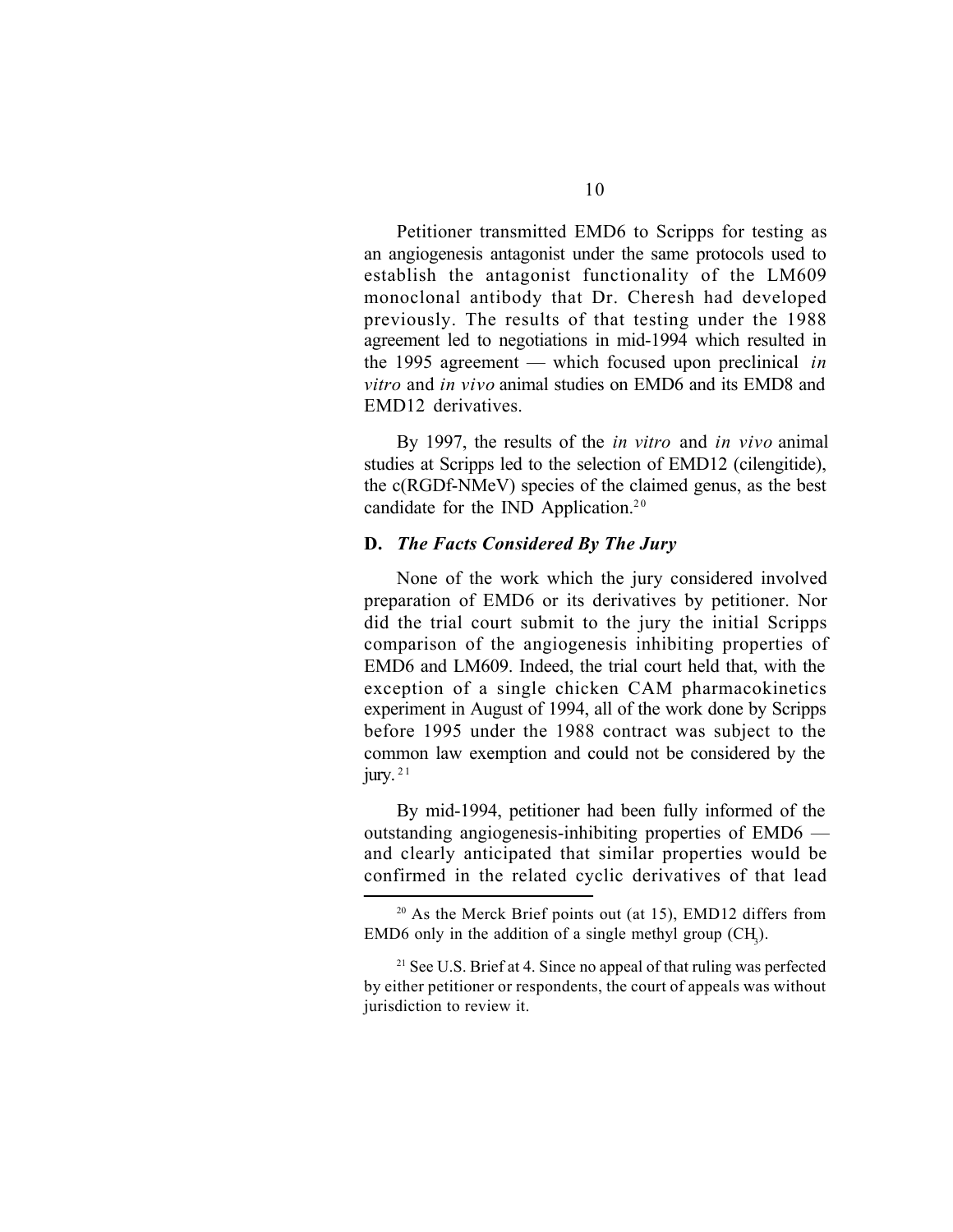compound. In short, whatever the court of appeals majority may have believed, any "screening" of the broad claimed genus to identify compounds of interest for the specific therapeutic application of interest had been completed well before initiation of the 1994-1998 work which was presented to the jury.

#### **SUMMARY OF ARGUMENT**

The NYIPLA is mindful of this Court's directive that a brief for *amicus curiae* should be limited to "relevant matter not already brought to its attention by the parties" (SUP. C<sup>T</sup> . R.  $37.1$ ).<sup>22</sup>

In Point I.A of the Argument, the Association supplements its endorsement of the statutory construction arguments already submitted by Merck and the United States with a short discussion of an industry practice which usually requires conducting parallel preclinical development work on a small series of compounds.

In Point I.B, the Association demonstrates that enactment of Section 271(e)(1) by Congress finds its justification, not in the concept of *de minimis* as the court of appeals majority believed, but in Article I, Section 8 of the Constitution and in certain basic economic principles previously recognized by this Court.

<sup>&</sup>lt;sup>22</sup> In addition to the Merck Brief, the U.S. Brief and the Petition, the Association has reviewed drafts of two additional briefs *amicus curiae*, the Brief of Intellectual Property Professors As *Amici Curiae* In Support Of Neither Party (the "Professors' Brief ") and the Brief *Amici Curiae* on behalf of the Consumer Project on Technology ("CPT"), Electronic Frontier Foundation ("EFF") and Public Knowledge ("PK") (the "Consumers' Brief"). Arrangements also have been made to permit counsel for the Association to review a final draft of the Brief *Amicus Curiae* for the American Intellectual Property Law Association (the "AIPLA Brief") prior to the Association's deadline with the printer. Every effort has been made to comply with the spirit of Rule 36.1 by minimizing to the extent possible any overlap in factual subject matter and argumentation between this brief and those additional submissions.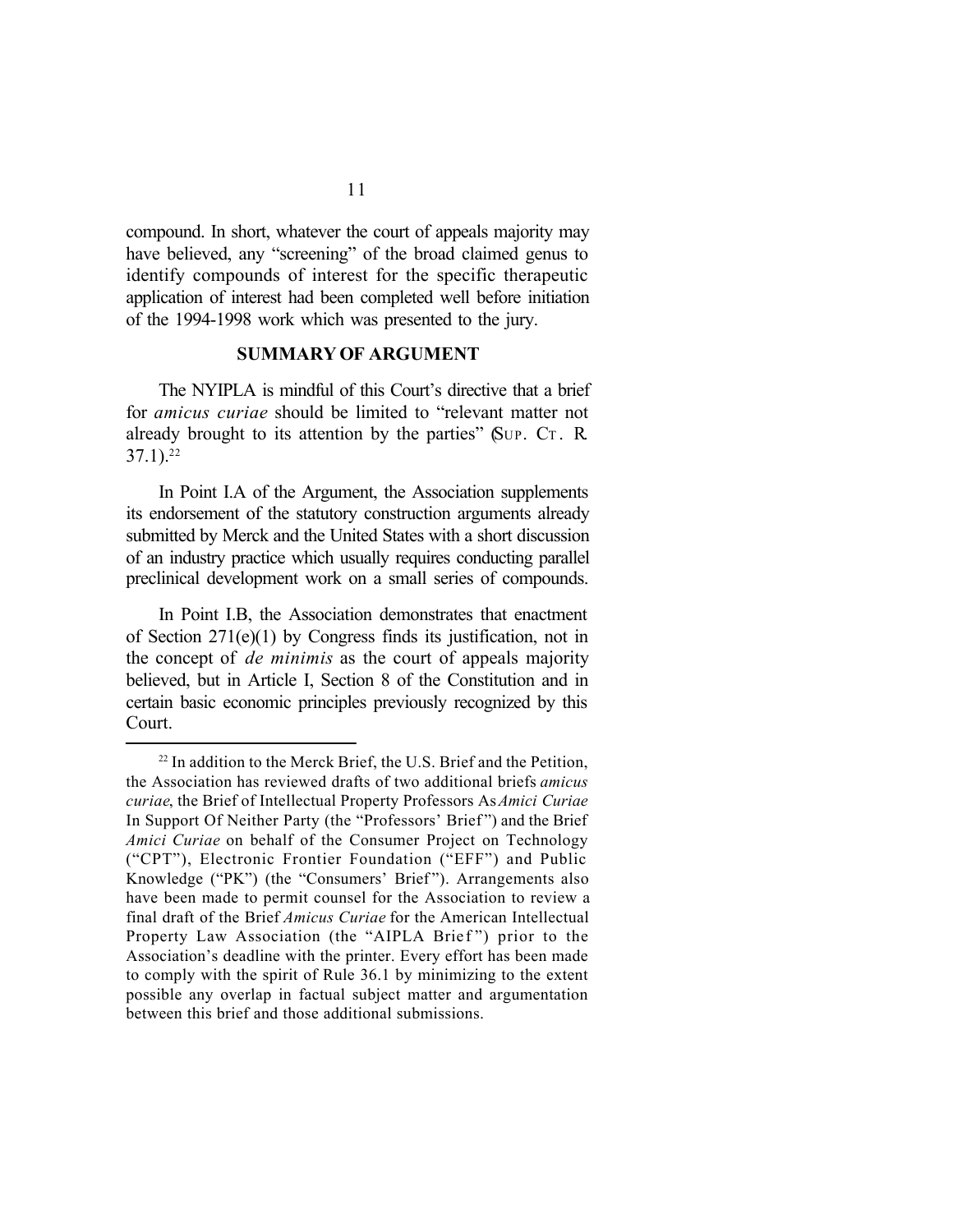In Point II, the Association endorses the conclusion of the Professors' Brief that there is no need to consider application or construction of the common law exemption on the record presently before this Court. The Association respectfully disagrees with the suggestion in the Professors' Brief that the FDA exemption arises from considerations different from those upon which the common law research exemption necessarily is based. However, the Association does agree that there can be no justification on this record for asking the Court to determine hypothetically whether an overlap or an hiatus exists as between the respective scopes of the two exemptions.

In Point III of the Argument, the Association submits that there also is no need to address on this record the ostensible concern of the court of appeals majority with either "screening" or biotechnology "tool" inventions. P.A. 13a-14a, 21a. In the first place, none of the upstream screening work that took place before August of 1994 is before this Court for review. Secondly, none of the claims asserted against Merck are directed to any Category D "tool", Category F "screening" or Category E diagnostic subject matter.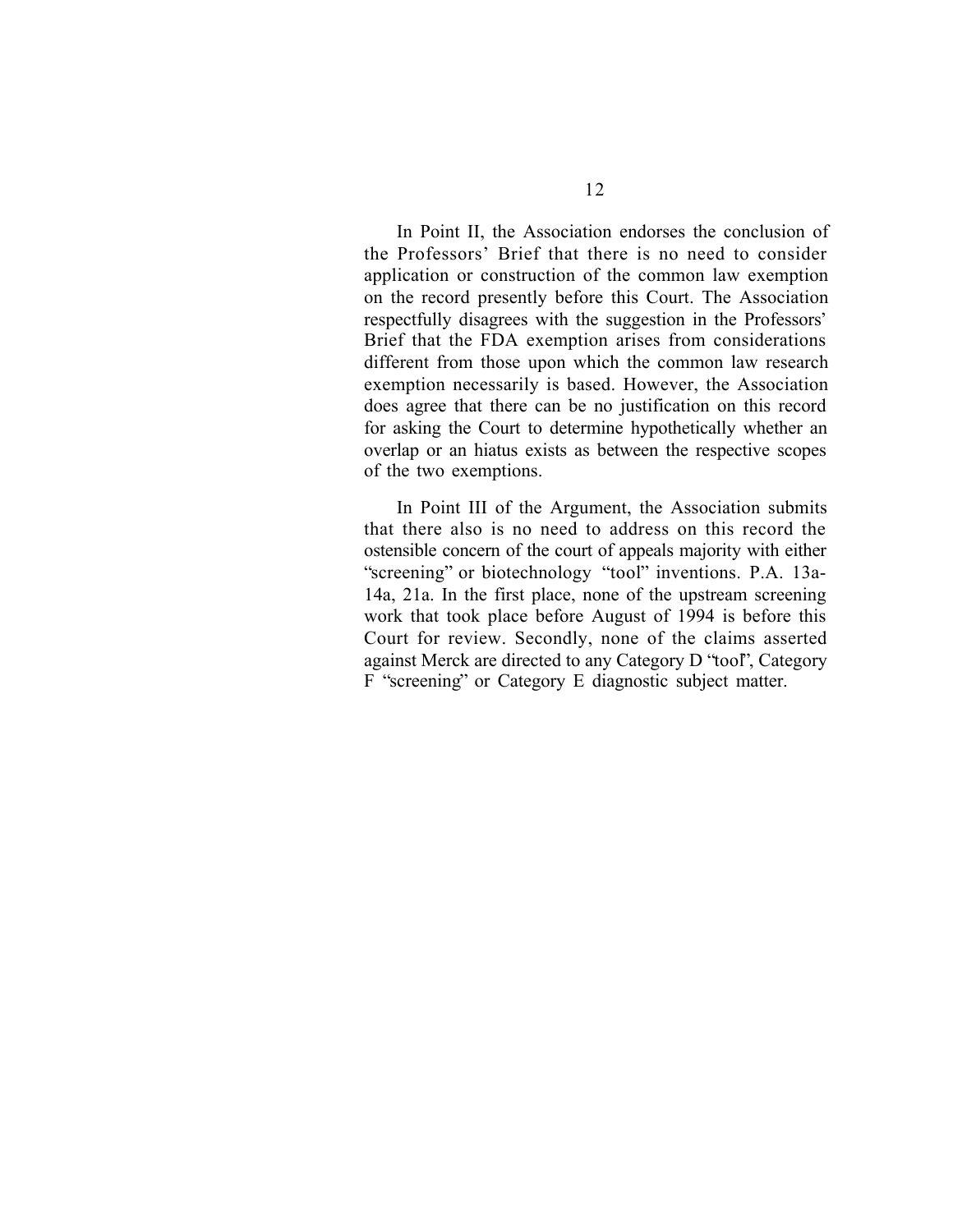#### **ARGUMENT**

## **I. THE PLAIN LANGUAGE OF THE STATUTORY FDA EXEMPTION MANDATES REVERSAL OF THE COURT OF APPEALS DETERMINATION**

## **A. All Of The Developmental Research Carried Out At Scripps On Behalf Of Petitioner And Considered By The Jury Fell Squarely Within The Plain Meaning Of The Statutory FDA Exemption**

The Association endorses the cogent statutory construction analyses set forth in the Merck Brief, the U.S. Brief and the Petition, all of which mandate reversal and none of which will be repeated in this brief. As those submissions forcefully point out, the panel majority's belief that the alleged Congressional focus on the ANDA mechanism and generic drugs "informs the breadth of the statutory test" cannot be reconciled with this Court's *Lilly* ruling.<sup>23</sup>

The types of preclinical work carried out by Scripps beginning in August of 1994, as catalogued in Judge Newman's dissent, were all "reasonably related" to the IND Application. Indeed, if cilengitide (EMD12) should be carried through to an approved NDA, a great deal of the data generated for that compound in the Scripps work would be set forth in the package insert required by FDA regulations.

Finally, the Association submits that the Merck Brief did not go far enough by saying at page 45 that:

[T]here is nothing in the FDA exemption to suggest that the protection evaporates if the drug

<sup>&</sup>lt;sup>23</sup> In their discussion of the preclinical studies required for submission of an IND Application, moreover, those submissions point out the blatant inconsistency between the explicit terms of the statute and the panel majority's belief that the FDA exemption must be limited to clinical submissions.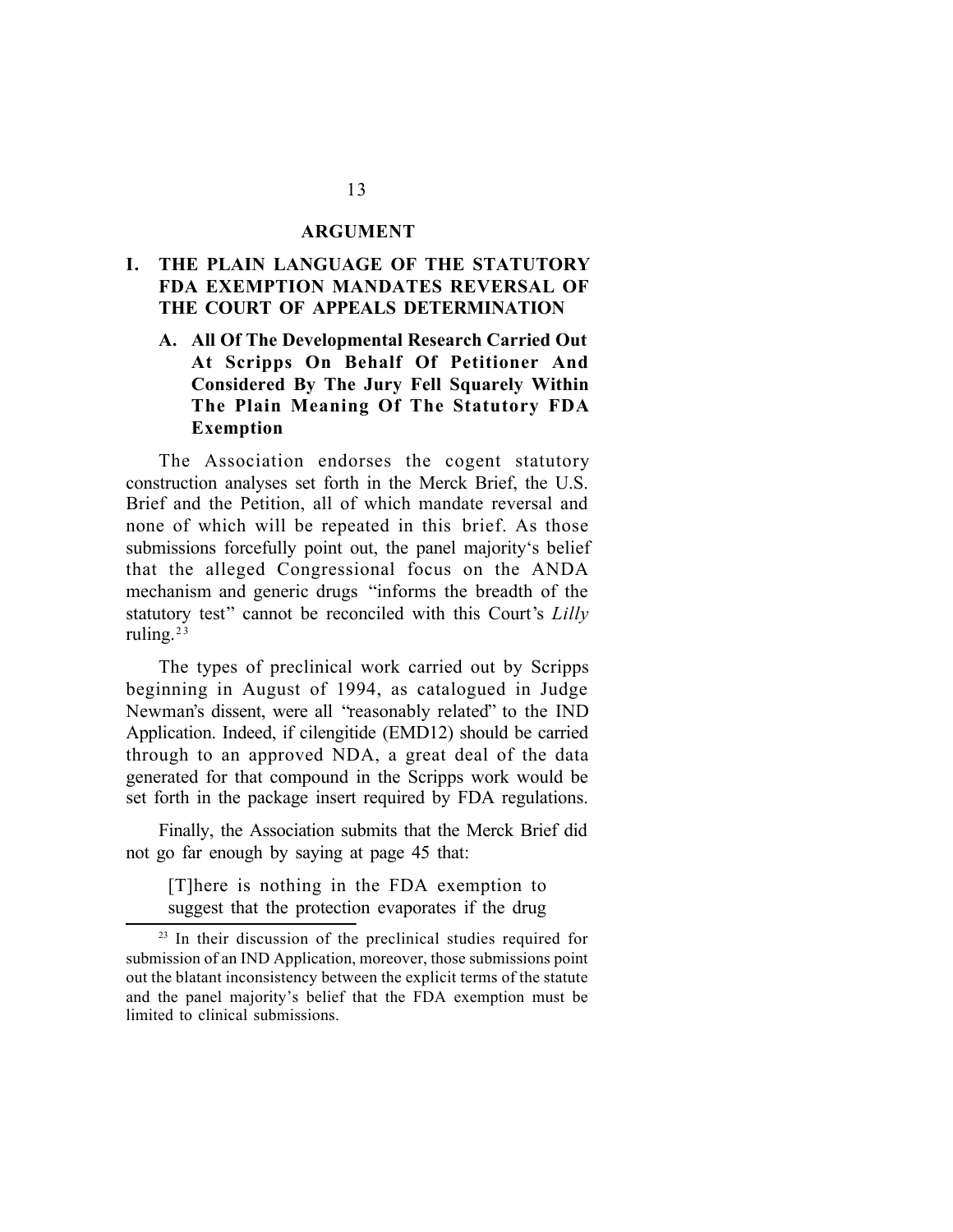sponsor pursues the risky prospect of FDA approval of a drug while continuing to explore back up drug candidates in parallel.

The practice in the industry is that basic *in vitro* and *in vivo* preclinical studies almost always will be carried out, not on a single candidate compound, but on a limited number of such compounds, whether or not those candidates are close chemical analogues. Every prudent pharmaceutical executive knows the importance of maintaining the availability of a fallback compound for use in the event the first IND compound encounters problems in the clinics. Additionally, the first candidate compound may prove unsuitable for commercial development for other non-clinical reasons. For example, formulations of the candidate compound may not demonstrate sufficient long term stability for an acceptable shelf life. Generation of comparable preclinical data for a limited number of backup compounds in parallel thus represents a recognized sound business practice in the industry.

**B. The Statutory FDA Exemption Arises, Not From The** *De Minimis* **Maxim As The Court Of Appeals Majority Ruled, But Rather From Article I, Section 8 of the Constitution And From The Economic Principles Echoed In This Court's Decisions Which Inherently Endorse Competition In The Research And Development Of Improvements And Alternative Technologies And Proscribe Unwarranted Extensions Of The Patent Term Via Post-Expiration Royalties**

The panel majority's resort to the principles of the *de minimis* maxim to justify its interpretation of the FDA exemption reflects a basic misconception. That misconception has been criticized by a number of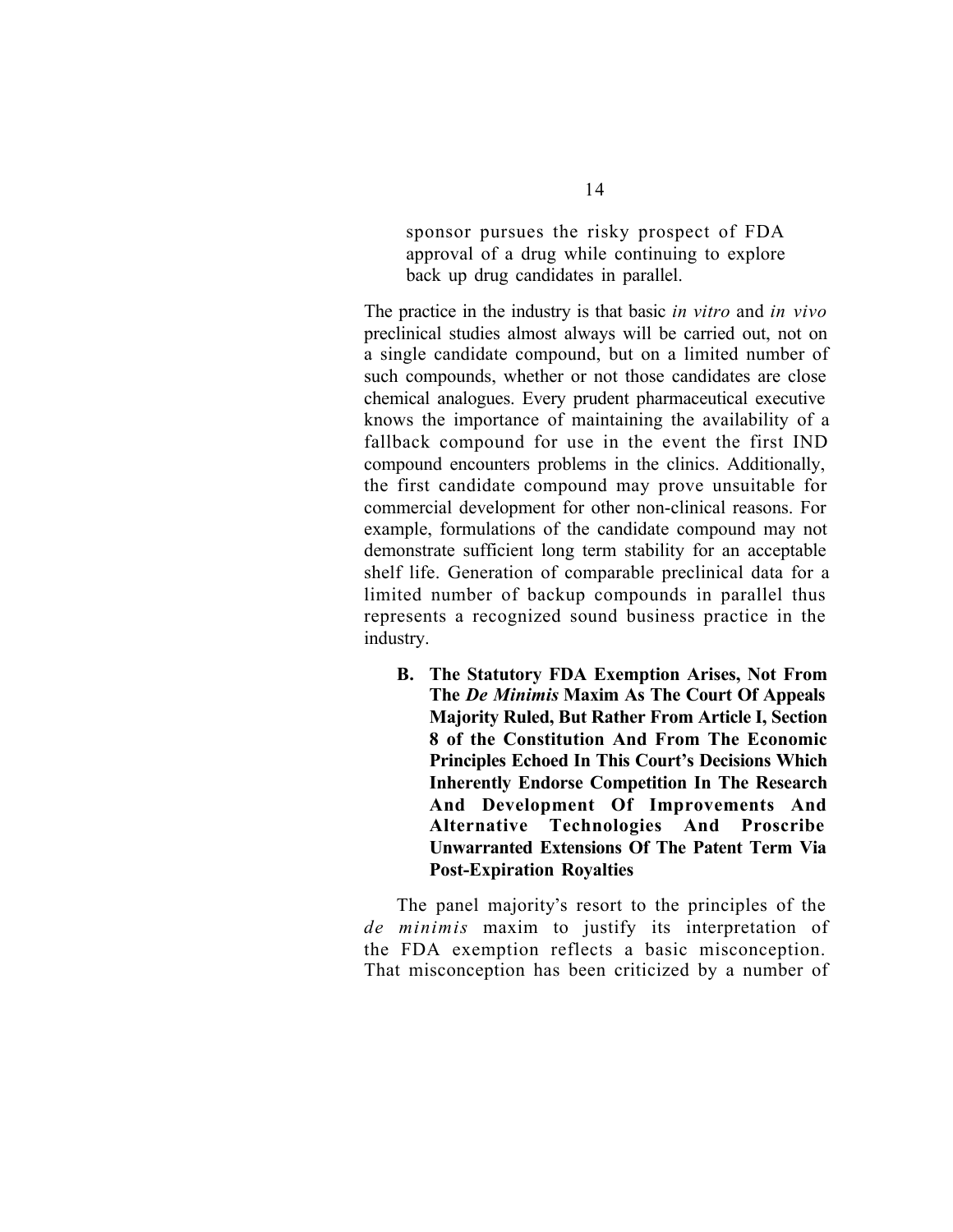commentators,24 and the Consumers' Brief contains a useful discussion of the precedents which need not be repeated here.

The FDA exemption must be broadly construed both because it is firmly rooted in the explicit language of the Constitution and because this Court (a) has recognized that competitors of the innovator should not be prevented from researching and developing improvements and alternatives to patented technology, whether or not the commercial practice of the fruits of that research and development may be "blocked" during the limited period of exclusivity; and (b) has proscribed unwarranted extensions of the "limited times" fixed by Congress for the exclusive rights of the patentee.

Despite the fact that the "common law exemption" was created in 1813 by Justice Story and has been universally recognized by the lower federal courts ever since, this Court has never had occasion to consider the doctrine directly.<sup>25</sup> This Court has several times explained the nature and significance of the patentee's bargain with the public. That bargain derives from Article I, Section 8 of the Constitution which reads:

To promote *the progress of science* and useful arts, by securing for *limited times* to authors and inventors the exclusive right to their respective writings and discoveries

<sup>24</sup> *See*, *e.g*., Janice M. Mueller, *The Evanescent Experimental Use Exception from United States Patent Infringement Liability: Implications for University/Nonprofit Research and Development*, 56 BAYLOR L. REV. 917, 935 (2004).

<sup>&</sup>lt;sup>25</sup> Both the Professors' Brief and the Consumers' Brief set forth learned discussions of the common law research exemption which need not be repeated here.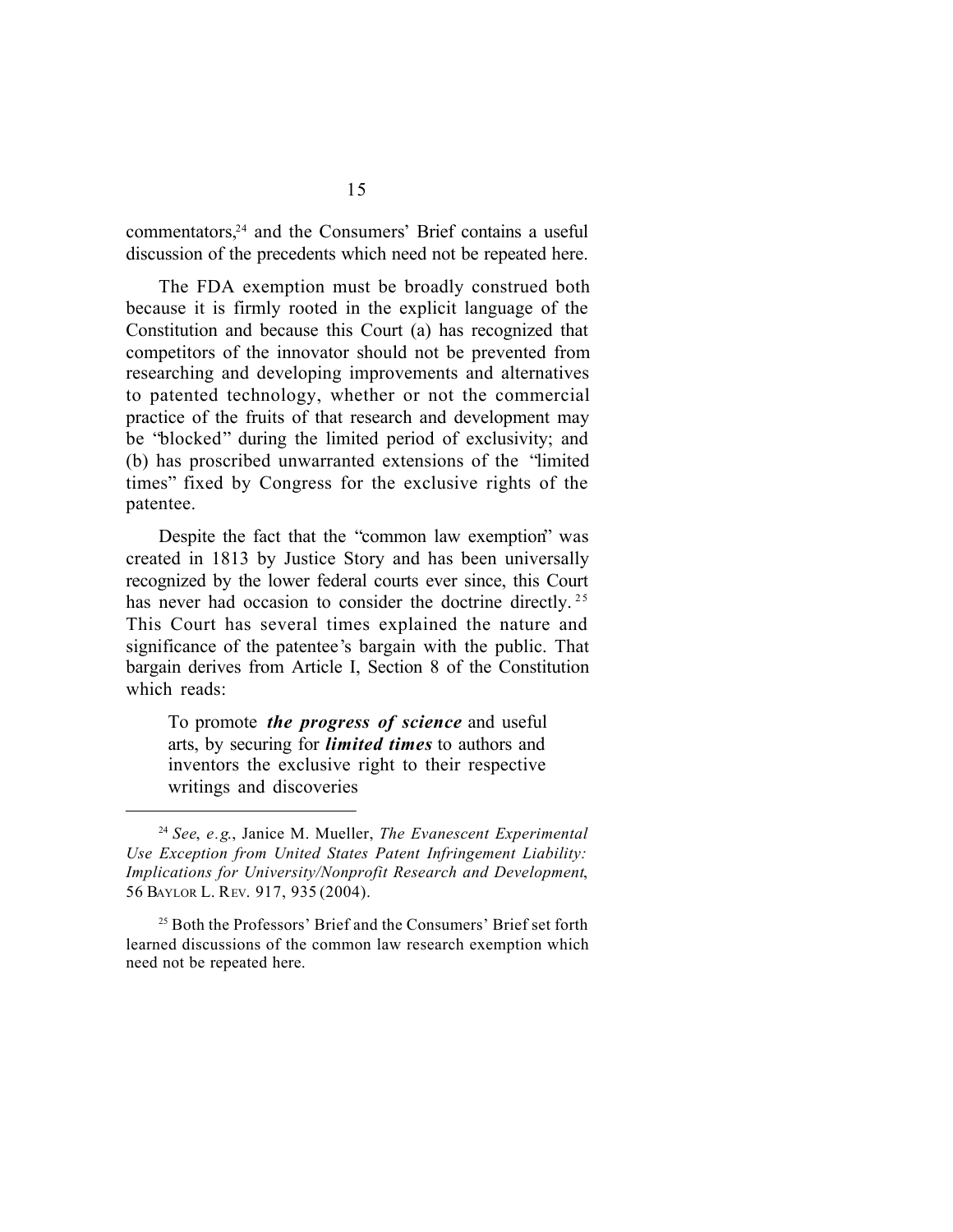(Emphasis supplied). For example, in *Universal Oil Prods. Co. v. Globe Oil & Ref. Co*., 322 U.S. 471, 484 (1944) Justice Reed explained the Constitutionally-based bargain as follows:

As a reward for inventions and *to encourage their disclosure*, the United States offers a seventeenyear monopoly to an inventor who refrains from keeping his invention a trade secret.

(Emphasis supplied). *See also Kewanee Oil Co. v. Bicron Corp.*, 416 U.S. 470, 484 (1974) (Disclosure is "the *quid pro quo* of the right to exclude"); *Bonito Boats*, *Inc. v. Thunder Craft Boats*, *Inc.*, 489 U.S. 141, 146 (1989) ("The Patent Clause itself reflects a balance between the need to encourage innovation and the avoidance of monopolies which stifle competition without any concomitant advance in the 'Progress of Science and useful Arts'"); *Pfaff v. Wells Elecs.*, *Inc.*, 525 U.S. 52, 63-64 (1998).

As Judge Newman's dissent pointed out, however, disclosure of an invention will not stimulate "the progress of science" as the framers intended in any significant way unless research and development experimentation directed to improvements and alternatives to the patented innovation can be carried out during the period of exclusivity (29a, 30a). This principle was inherently accepted in a number of this Court's previous examinations of the antitrust legality of arrangements designed to facilitate the availability of "blocking" improvements through cross-licensing and pooling arrangements.

For example, in the *Gasoline Cracking* case, *Standard Oil Co. (Ind.) v. United States*, 283 U.S. 163, 171 (1931), the Court said:

An interchange of patent rights and a division of royalties according to the value attributed by the parties to their respective patent claims is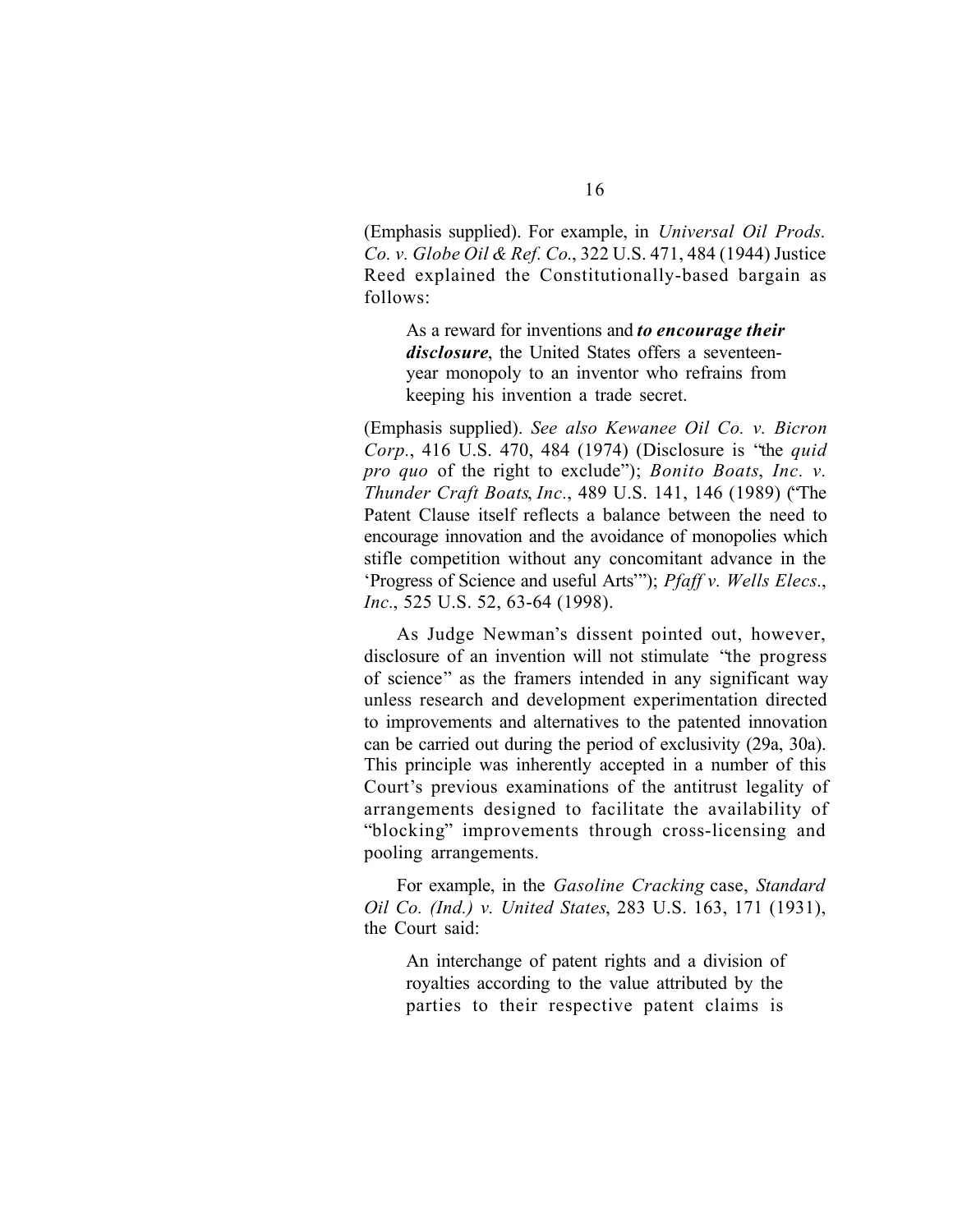frequently necessary *if technical advancement is not to be blocked* by threatened litigation. If the available advantages are open on reasonable terms to all manufacturers desiring to participate, such interchange may promote rather than restrain competition.

(Emphasis supplied). To sanction unblocking arrangements governing rights under a pioneer invention and its improvements, of course, necessarily implies an endorsement of the underlying right of the innovator's competitor to develop patentable improvements during the life of the pioneer patent.

In addition to consideration of the Constitutional roots of the patent law, therefore, selection of the appropriate balance point — whether fixed by Congress or by the courts — should include consideration of the principles of economic freedom embodied in the antitrust laws and the misuse doctrine which mandate the encouragement of research competition.

Indeed, fostering and increasing research competition has been an important enforcement concern at least since the promulgation of the 1995 Licensing Guidelines:<sup>26</sup>

An innovation market consists of the research and development directed to particular new or improved goods or processes, and the close substitutes for that research and development. The close substitutes are research and development efforts, technologies, and goods that significantly

<sup>26</sup> Department of Justice and Federal Trade Commission Antitrust Guidelines for the Licensing of Intellectual Property 1.0 (April 6, 1995) <http://www.usdoj.gov/atr/public/guidelines/ipguide.htm> (last visited 2/20/05). For convenience the Department of Justice and the Federal Trade Commission are referred to herein as "DOJ" and "FTC", respectively.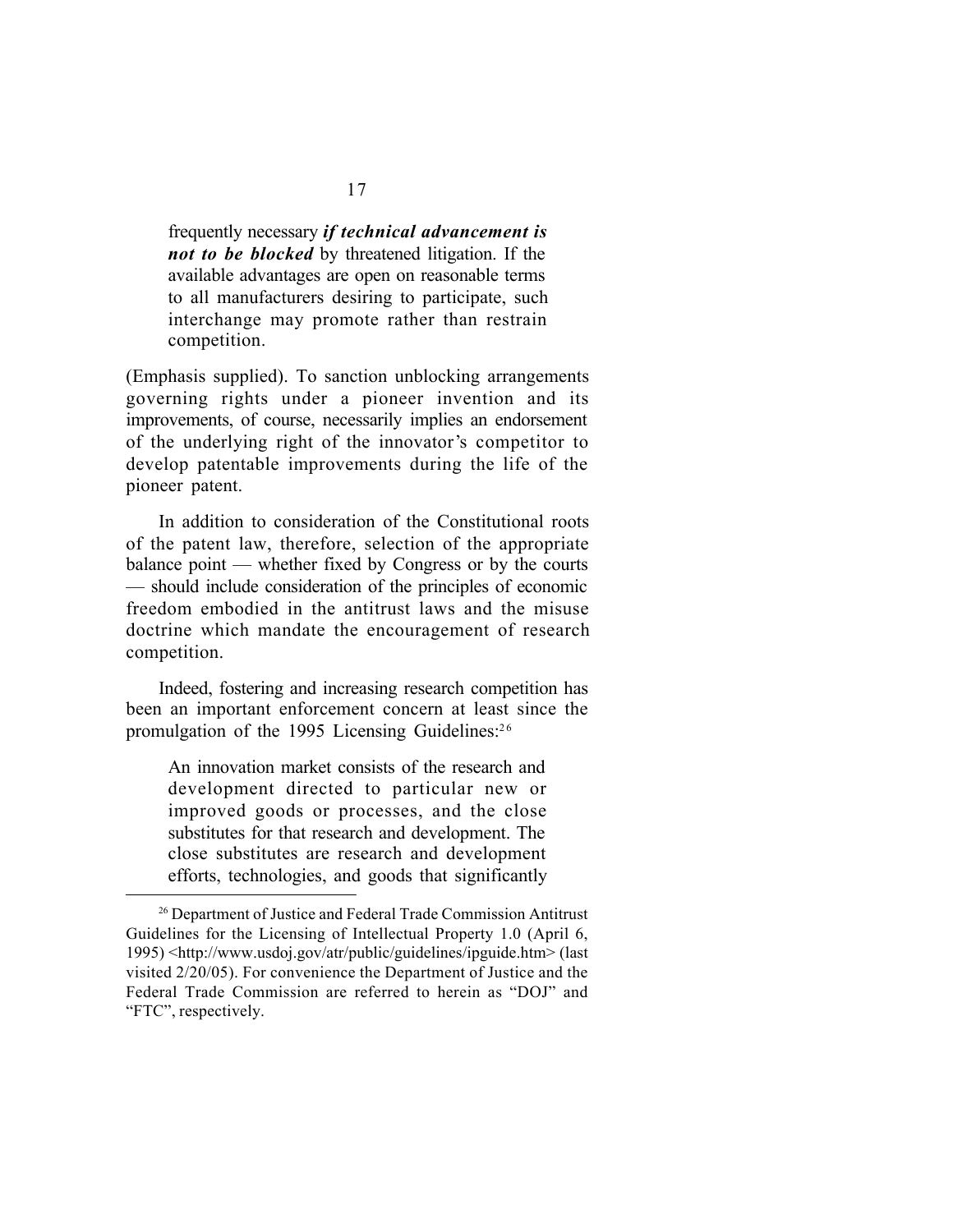constrain the exercise of market power with respect to the relevant research and development, for example by limiting the ability and incentive of a hypothetical monopolist to retard the pace of research and development.

As a number of witnesses at the FTC/DOJ interface hearings stressed, $27$  research competition is important in developing countervailing power by competitors of an innovator through development of improvements and alternatives to the claims of the innovator — thus facilitating cross-licensing and pooling arrangements which can make a new technology broadly available even before expiration of the pioneering patents.

The alternative to permitting such research competition would be to reserve to the first patentee not only the right to exclude from the practice of his innovative claims during the "limited times" fixed by Congress, but also the sole right to develop improvements during that same term. Such a rule clearly would contravene the fundamental principles reflected in numerous antitrust and misuse decisions of this Court.

Finally, even the court of appeals majority recognized that the FDA exemption represented a remedial response to *Roche v. Bolar*, in the sense that it "sought to insure that a patentee's rights did not *de facto* extend past the expiration of the patent term". This Court, of course, resolved a similar concern under Article I, Section 8 when it proscribed postexpiration royalties under the misuse doctrine in *Brulotte v. Thys Co.*, 379 U.S. 29 (1964).

The power of Congress to legislate a specific statutory infringement exemption for a particular industry has never been questioned. The roots of that power derive directly from

<sup>27</sup> FTC/DOJ, Public Hearings, Competition and Intellectual Property Law and Policy in the Knowledge-Based Economy (2002) <http://www.ftc.gov/opp/ intellect/index.htm>.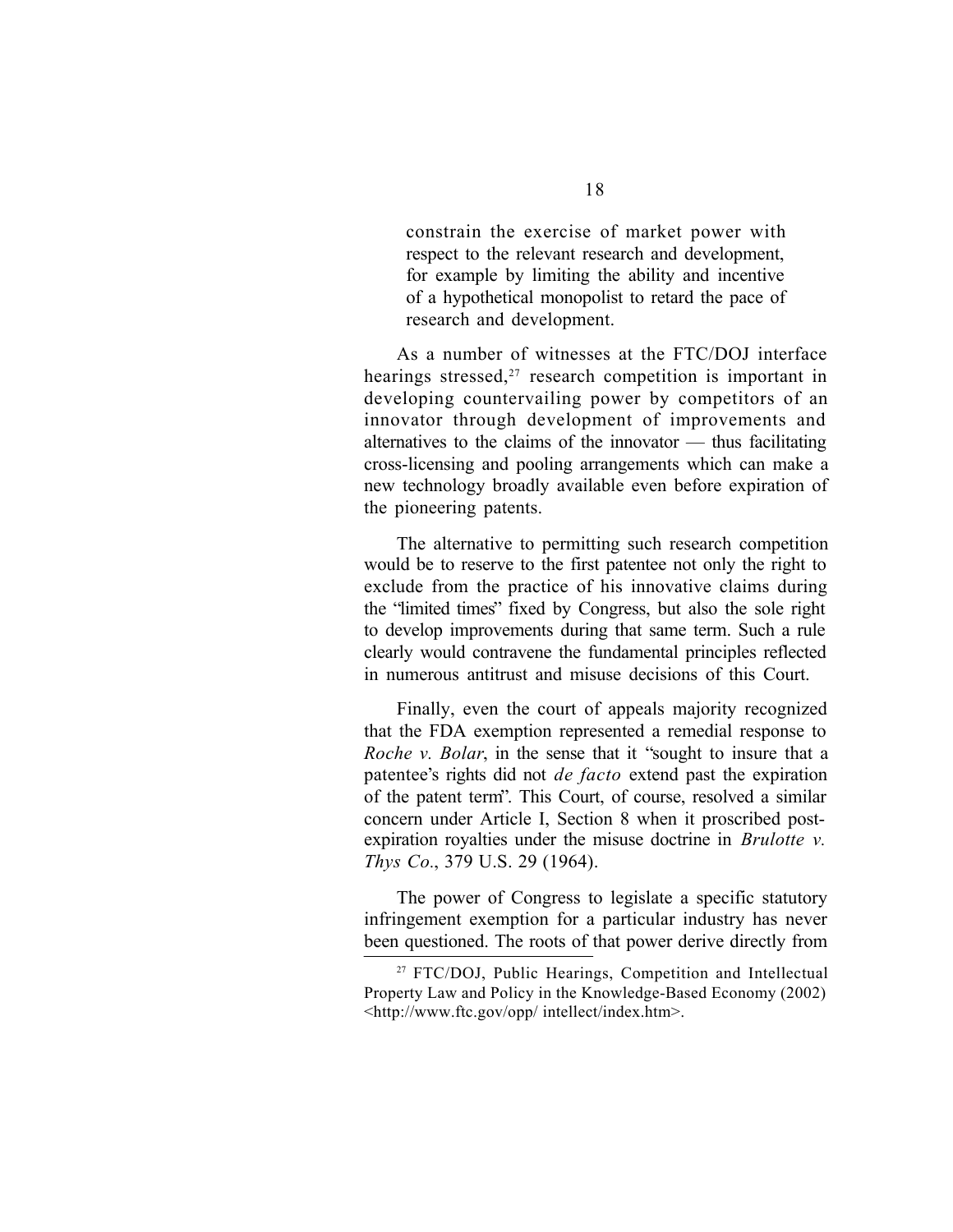Article I, Section 8 of the Constitution as well as from the patent, antitrust and misuse decisions of this Court which bear upon research competition.<sup>28</sup>

## **II. THERE IS NO NEED TO CONSIDER APPLICATION OR CONSTRUCTION OF THE COMMON LAW EXEMPTION ON THE RECORD PRESENTLY BEFORE THIS COURT**

The Association does not believe that reversal need or should require consideration of the common law exemption. Accordingly, the NYIPLA also endorses the argument set forth in the Professors' Brief to the effect that the Court should decline to construe the common law exemption on the present record — particularly in view of the fact that the trial court's ruling on the common law exemption is not before this Court. P.A. 6a, n.2.

The Association also agrees with the Professors' Brief that "Section 271(e)(1) and the traditional experimental use exemption are of independent scope" and that:

The scope of the traditional experimental use exemption is also not fairly included within the question presented to the Court and is of such importance that it should be considered [in some other case in which it *is* fairly presented] on its own merits.

*Id.* (Bracketed material and emphasis supplied).

As the foregoing discussion in Point I.B should make clear, however, the Association does not agree that Section  $271(e)(1)$  and the common law research exemption "stem" from independent policy concerns" (*id*.), or that either is the product of a "different provenance" (*id*. at 4). The genius of

<sup>28</sup> As will be discussed briefly, *infra*, the legitimacy of the common law or research exemption derives from the same theoretical underpinnings.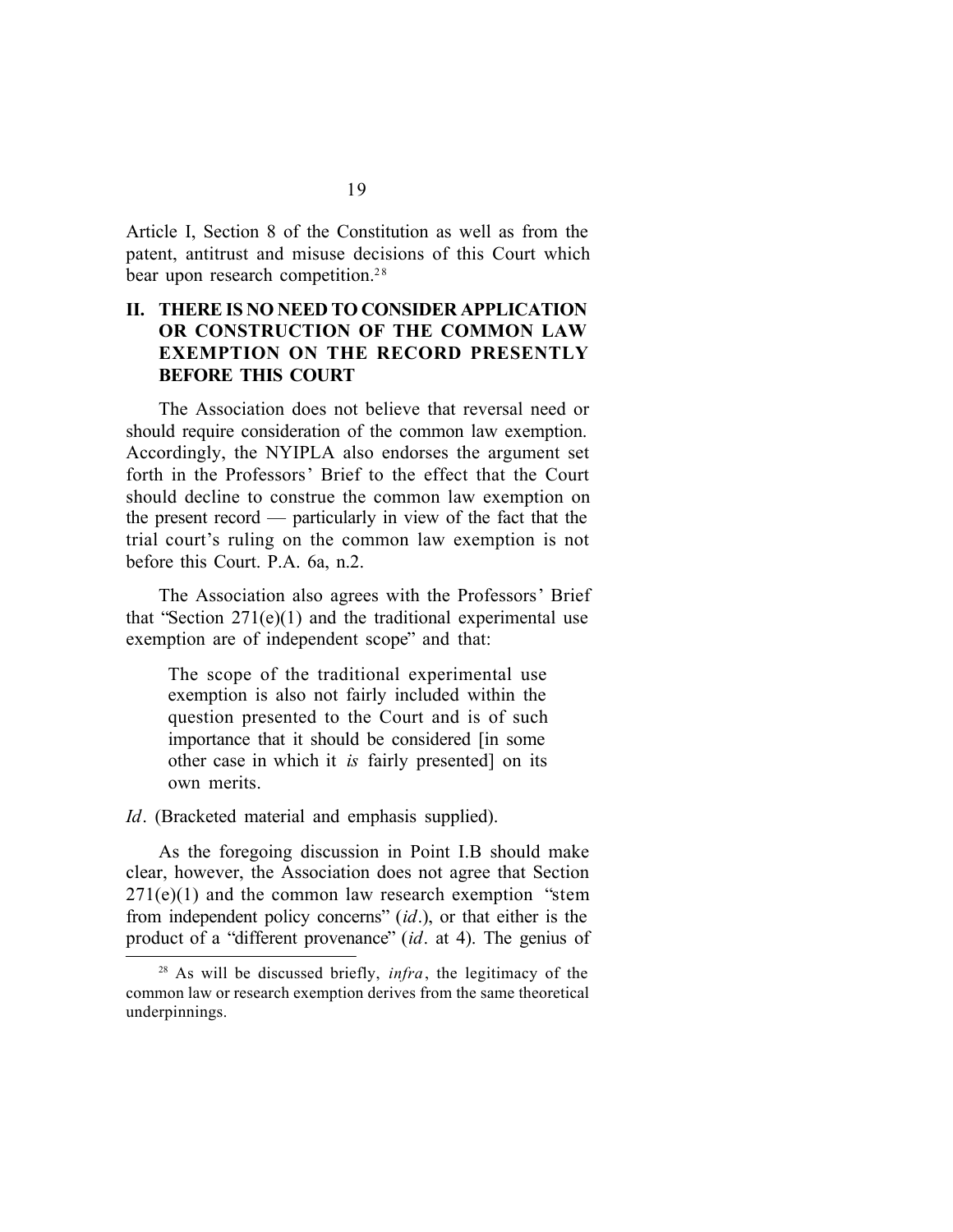Justice Story's initial perception lay in (a) his implicit recognition both of the inherent tension between the twin directives of Article I, Section 8 that are reflected in the patentee's right to exclude based upon her bargain and the public's right to the "progress of science"; and (b) his explicit recognition that the solution lay in reading the word "commercial" into the infringement provision of the 1793 Patent Act — which, like Section 271(a) today, did not actually contain that language.29 For Justice Story, the touchstone for the determination of what uses were commercial was whether such use was made "with an intent to use for profit" and thus "deprive the owner of the lawful rewards of his discovery" during the period of exclusivity. *Sawin v. Guild*, 21 F. Cas. 554, 555 (C.C.D. Mass. 1813).

In response to *Roche v. Bolar*, Congress felt it necessary to define the appropriate scope of the exemption in this industry as experimentation "reasonably related" to submissions to the FDA. That does not mean, however, that the Constitutional and policy roots of the common law

 $29$  The court of appeals majority noted that the term "experimental" does not appear in the Patent Act, and suggested that nothing in Section 271(a) supported an interpretation of that statute to exempt a noncommercial use or manufacture from infringement liability. P.A. 6a. Justice Story's determination that such language must be inferred, however, represents an almost exact parallel with Chief Justice White's holding that the word "unreasonable" must be read into the Section 1 of the Sherman Act. *Standard Oil Co. v. United States*, 221 U.S. 1, 60-70 (1911). *See*, *also*, *Business Elecs. Corp. v. Sharp Elecs. Corp.*, 485 U.S. 717, 723 (1988); *Northwest Wholesale Stationers v. Pacific Stationery & Printing Co.*, 472 U.S. 284, 289 (1985) ("[E]very commercial agreement restrains trade. Whether this action violates  $\S$  1 of the Sherman Act depends on whether it is adjudged an *unreasonable* restraint."); *NCAA v. Board of Regents*, 468 U.S. 85, 98 (1984). Coincidentally, both Justice Story and Chief Justice White perceived the need for such judicial inferences approximately twenty years after Congress enacted the respective statutes at issue – the Patent Act of 1793 and the Sherman Act of 1890.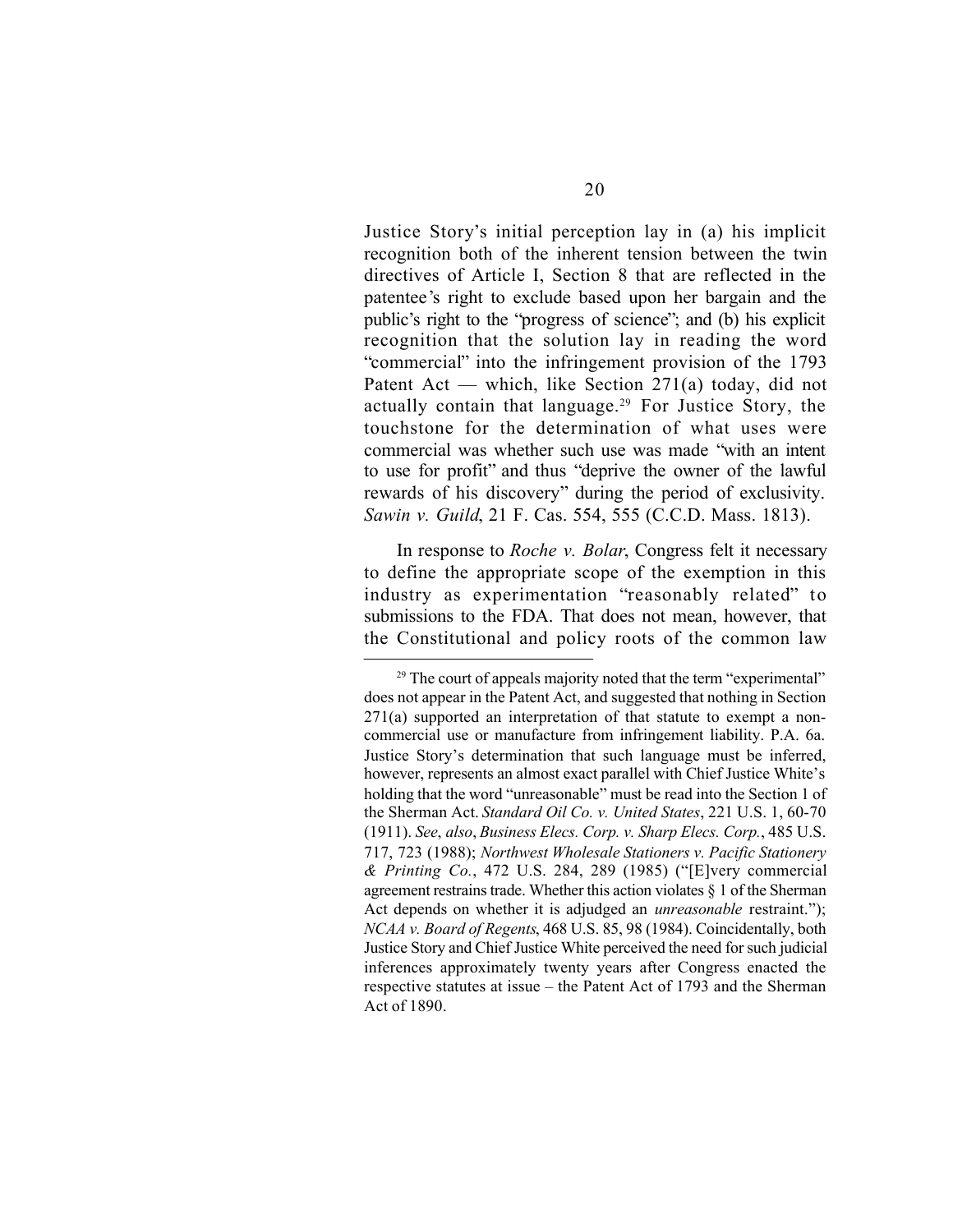research exemption were any different from those under which Section 271(e)(1) was enacted by Congress.

This case involves the fourth decision within the last twenty years in which the court below has significantly narrowed the scope of a research exemption.<sup>30</sup> Unquestionably, those decisions have created significant problems for other industries as well as for the upstream operations of biomedical research.

On this record, however, where the upstream research activities of Merck and Scripps were not before the jury, the common law research exemption need not and should not be addressed.

## **III. ON THE RECORD PRESENTLY BEFORE THIS COURT, THERE ALSO IS NO NEED TO RESOLVE ANY CONFLICT BETWEEN THE FDA EXEMP-TION AND THE PRESUMED RIGHT OF PATEN-TEES TO RECOVER ROYALTIES FOR COMMER-CIAL LABORATORY USE OF HYPOTHETICAL CLAIMS ADDRESSED TO RESEARCH SCREEN-ING, DIAGNOSTIC PROCEDURES OR FUNDA-MENTAL BIOTECHNICAL PROCESSES**

This is not a case in which the court of appeals majority's putative concern with patents containing claims addressed to "screening" inventions or biotechnology "tool" patents need be addressed.

First, each of the three cyclical candidate compounds from the narrow subgenus of the EMD6 lead compound and its derivatives had been identified prior to the 1994-1998 preclinical research which the jury considered.

<sup>&</sup>lt;sup>30</sup> In addition to *Roche v. Bolar*, the other cases preceding the decision below are *Madey v. Duke Univ.*, 307 F.3d 1351 (Fed. Cir. 2002), and *Embrex*, *Inc. v. Serv. Eng'g Corp.*, 216 F.3d 1343 (Fed. Cir. 2000). Those cases are adequately discussed in the Professors' Brief and will not be treated here.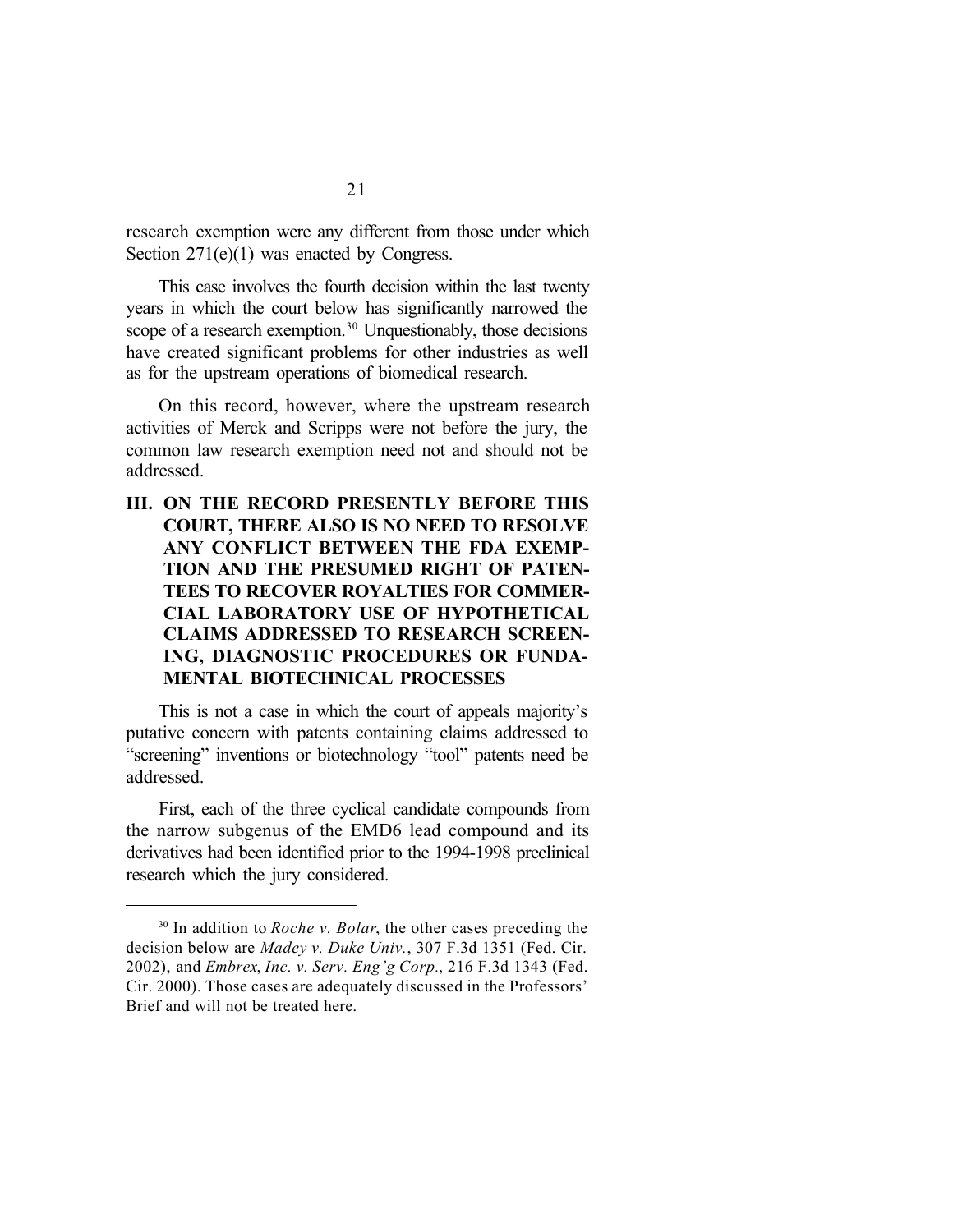Second, none of the claims asserted against Merck are Category D biotechnology "tool" claims, Category E diagnostic claims, or Category F therapeutic "screening" claims. Indeed, none of the patents contain any such claim.

Claims of appropriate specificity can easily be drafted whenever the teaching of a specification is sufficient to support such a claim. Indeed, many well-known patents can be cited as containing examples of Category D claims directed to fundamental biotechnology methods or "tools",<sup>31</sup> Category

<sup>31</sup> *See*, *e.g.*, Mullis *et al.* United States Patent No. 4,683,195, directed to the use of the polymerase chain reaction (PCR) to detect specific DNA sequences. Claim 1 reads: A process for detecting the presence or absence of at least one specific nucleic acid sequence in a sample containing a nucleic acid or mixture of nucleic acids, or distinguishing between two different sequences in said sample, wherein the sample is suspected of containing said sequence or sequences, which process comprises: (a) treating the sample with one oligonucleotide primer for each strand of each different specific sequence, under hybridizing conditions such that for each strand of each different sequence to which an oligonucleotide primer is hybridized an extension product of each primer is synthesized which is complementary to each nucleic acid strand, wherein said primer or primers are selected so as to be sufficiently complementary to each strand of each specific sequence to hybridize therewith such that the extension product synthesized from one primer, when it is separated from its complement, can serve as a template for synthesis of the extension product of the other primer; (b) treating the sample under denaturing conditions to separate the primer extension products from their templates if the sequence or sequences to be detected are present; (c) treating the sample with olignonucleotide primers such that a primer extension product is synthesized using each of the single strands produced in step (b) as a template, resulting in amplification of the specific nucleic acid sequence or sequences if present; (d) adding to the product of step (c) a labeled oligonucleotide probe for each sequence being detected capable of hybridizing to said sequence or a mutation thereof; and (e) determining whether said hybridization has occurred.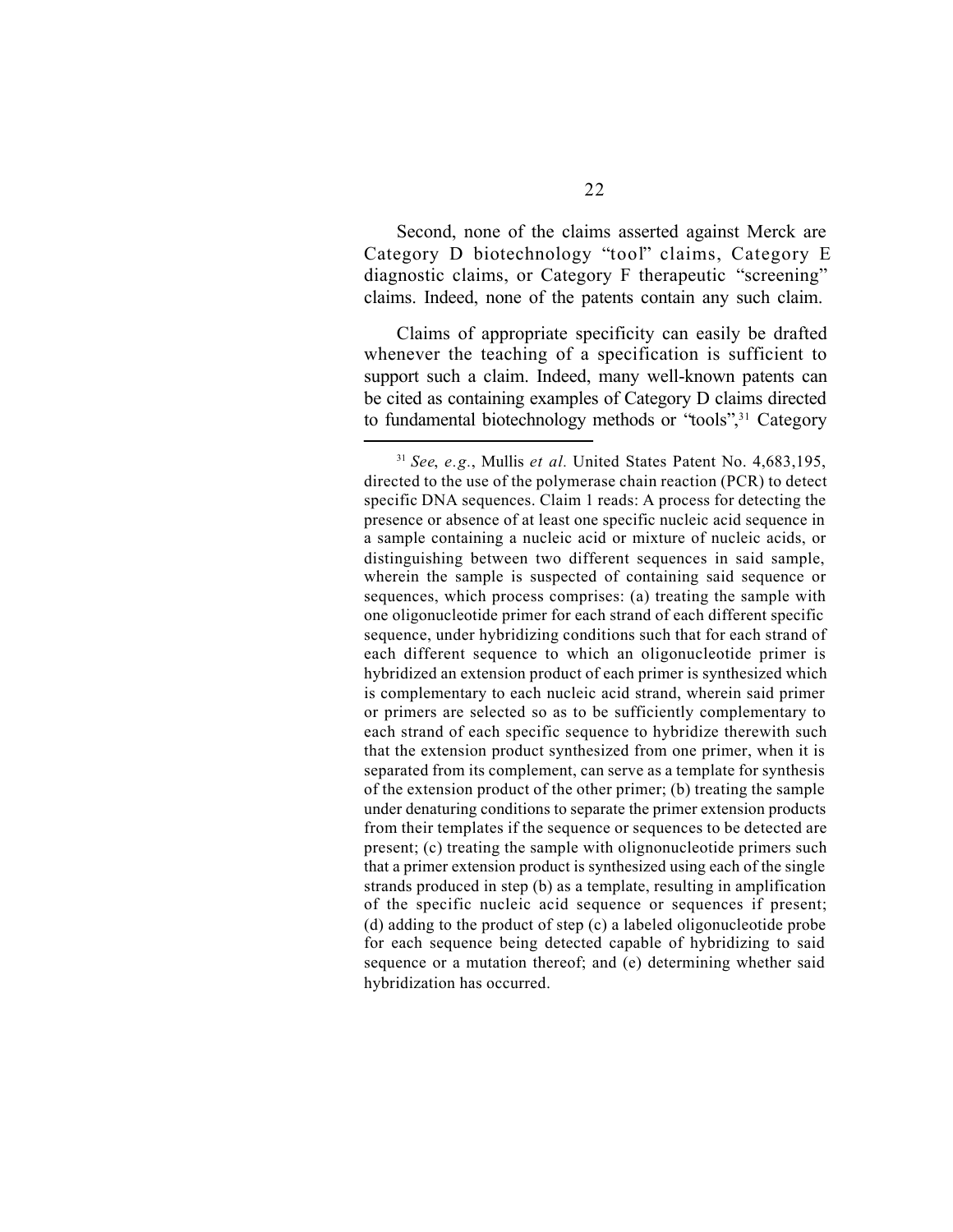E claims directed to specialized assays for diagnostic use, $32$  and Category F claims directed to specialized assays for the "screening" of potential materials for specific therapeutic or diagnostic applications.<sup>33</sup>

Absent such specific claims, a reviewing court will not be able to address such issues as whether the disclosures of the supporting specification are sufficiently detailed to support such claims under Section 112 of the Patent Statute<sup>34</sup> or whether, as in the *SIBIA* case referred to by the court below,<sup>35</sup> they are

<sup>33</sup> *See*, *e.g.*, Young *et al.* United States Patent No. 5,837,479, directed to screening assays for inhibitors of mammalian cyclooxygenase-2. Claim 1 reads: A method for identifying a compound that inhibits prostaglandin synthesis catalyzed by mammalian prostaglandin H synthase-2 (PGHS-2) comprising: (a) contacting a genetically engineered host cell that contains a sequence encoding mammalian PGHS-2 operatively associated with a regulatory sequence that controls gene expression, so that a PGHS-2 gene product is stably expressed by the host cell, with the compound in the presence of a pre-determined amount of arachidonic acid; (b) measuring the conversion of the arachidonic acid to its prostaglandin metabolite; and (c) comparing the amount of arachidonic acid converted by the cells exposed to the test compound to the amount of arachidonic acid converted by control cells that were not exposed to the test compound.

<sup>34</sup> 35 U.S.C. § 112 (2005).

<sup>35</sup> *SIBIA Neurosciences*, *Inc. v. Cadus Pharm. Corp.*, 225 F.3d 1349 (Fed. Cir. 2000). The patent at issue in *SIBIA*, Harpold *et al.* United (Cont'd)

<sup>32</sup> *See*, *e.g.*, Wang *et al.* United States Patent No. 5,476,774, directed to a method for determining the amount of a target DNA sequence in a sample of DNA sequences. Claim 5 reads: A kit for the quantitation of a target nucleic acid segment in a biological sample comprising individual containers which provide: a predetermined initial amount of an internal standard nucleic acid segment for quantitation of a target nucleic acid wherein said internal standard binds the same primers as are bound by said target nucleic acid segment; and an oligonucleotide primer pair wherein said primer pair can serve to amplify said internal standard and said target nucleic acid.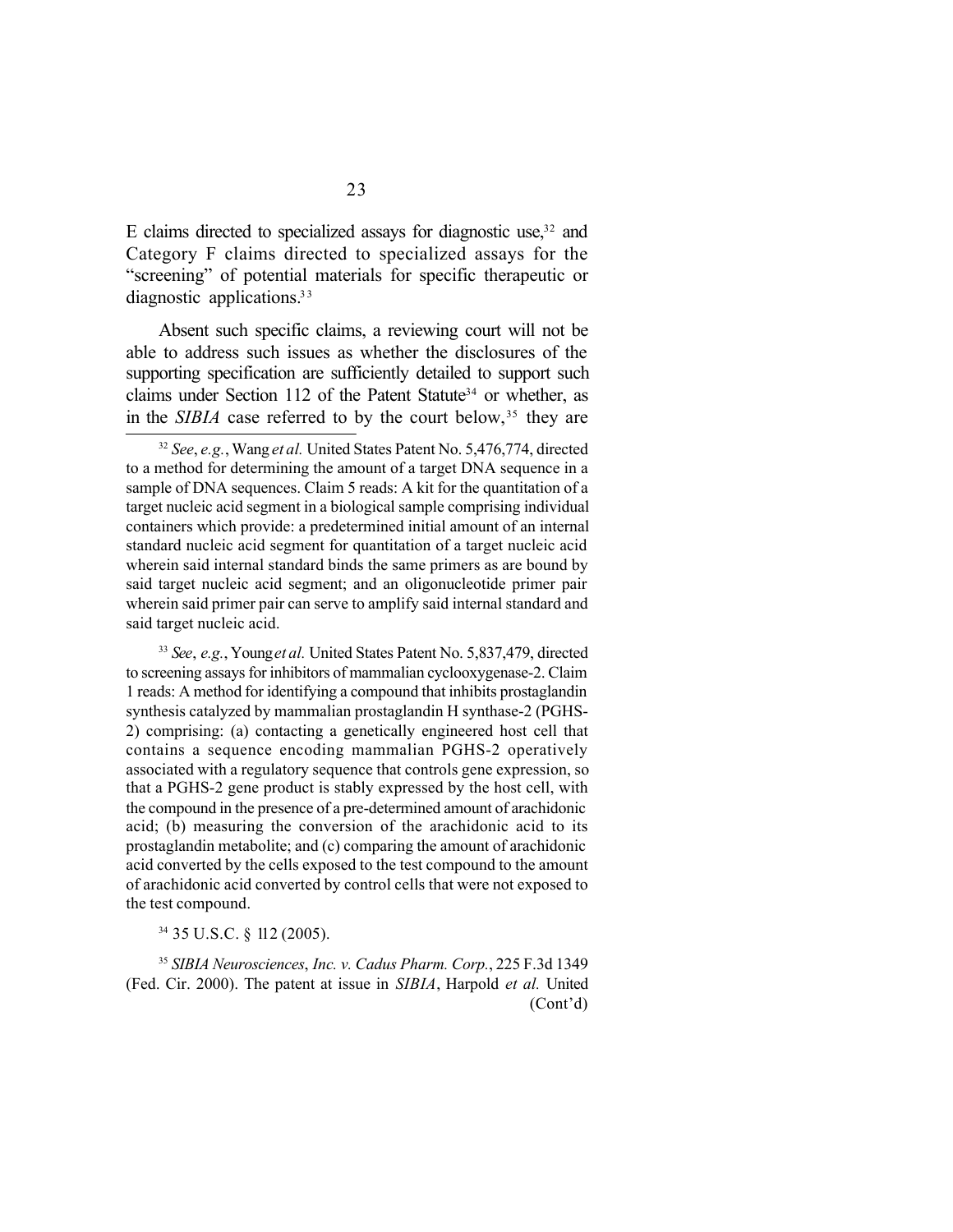obvious under Section 103.36 Moreover, in the absence of such claims, in order to find infringement of a broad product claim such as claim 8 of the '525 patent on a "screening" theory, the Court would have to invoke the generalized "uses" language of Section 271(a).

Since none of the patents asserted against Merck contained any Category F "screening" claims and since none of the "screening" experiments carried out by Merck or

(Cont'd)

States Patent No. 5,401,629, is another example of a patent containing Category F "screening" claims. This patent is directed to cell-based screening methods useful for the identification of compounds that exhibit agonist and antagonist activity with respect to particular cell surface proteins. Claim 1 reads: A method for identifying compounds that modulate cell surface protein-mediated activity by detecting intracellular transduction of a signal generated upon interaction of the compound with the cell surface protein, comprising: comparing the amount of transcription of a reporter gene or the amount of reporter gene product expressed in a first recombinant cell in the presence of the compound with the amount of transcription or product in the absence of the compound, or with the amount of transcription or product in a second recombinant cell; and selecting compounds that change the amount of transcription of a reporter gene or the amount of reporter gene product expressed in the first recombinant cell in the presence of the compound compared to the amount of transcription or product in the absence of the compound, or compared to the amount of transcription or product in the second recombinant cell, wherein: the cell surface protein is a surface receptor or ion channel; the first recombinant cell contains a reporter gene construct and expresses the cell surface protein; the second recombinant cell is identical to the first recombinant cell, except that it does not express the cell surface protein; and the reporter gene constructs contains: (a) a transcriptional control element that is responsive to the intracellular signal that is generated by the interaction of an agonist with the cell surface protein; and (b) a reporter gene that encodes a detectable transcriptional or translational product and that is in operative association with the transcriptional control element.

<sup>36</sup>35 U.S.C. § 103 (2005).